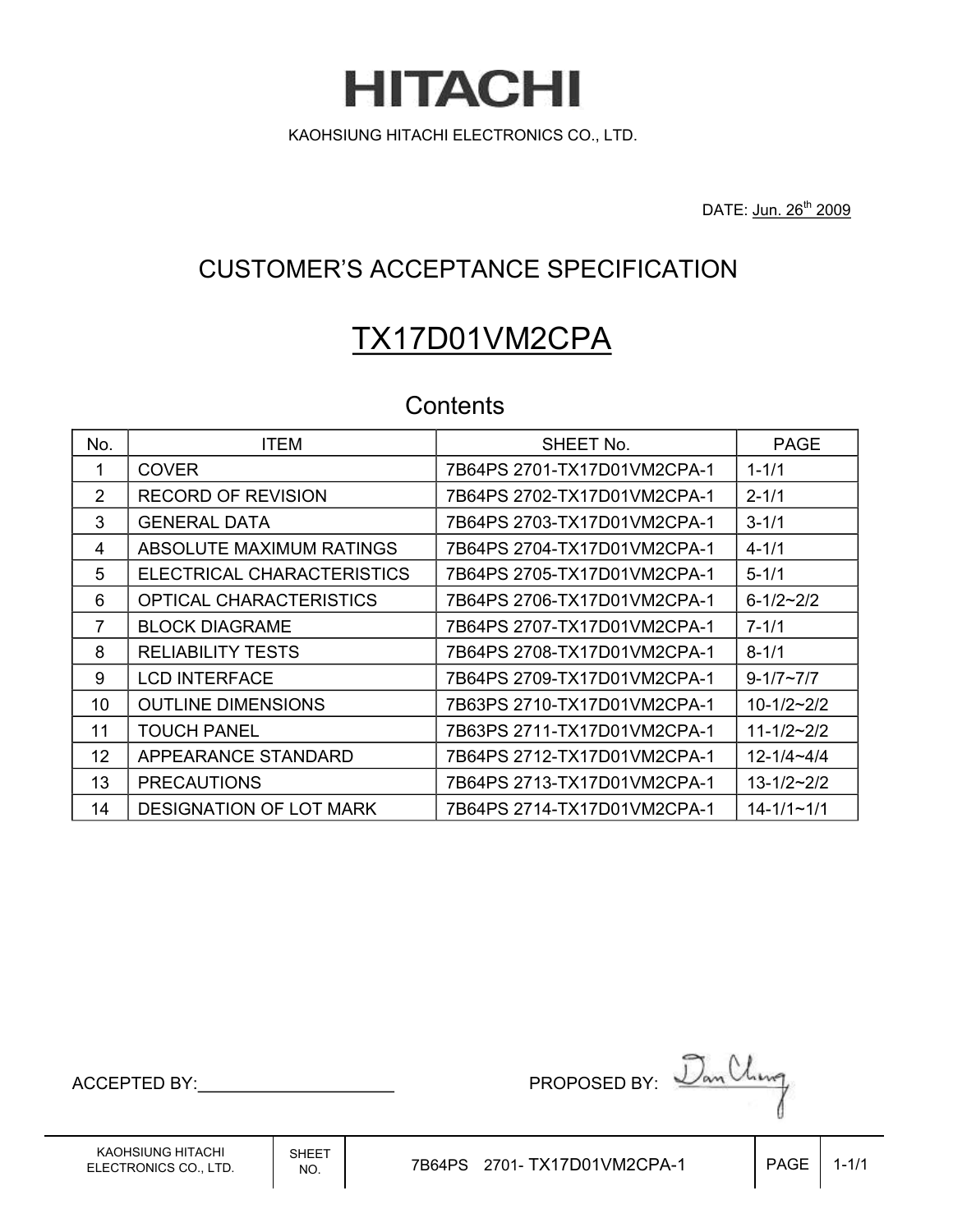|                       | 2. RECORD OF REVISION |       |                              |      |           |
|-----------------------|-----------------------|-------|------------------------------|------|-----------|
| DATE                  | SHEET No.             |       | <b>SUMMARY</b>               |      |           |
|                       |                       |       |                              |      |           |
|                       |                       |       |                              |      |           |
|                       |                       |       |                              |      |           |
|                       |                       |       |                              |      |           |
|                       |                       |       |                              |      |           |
|                       |                       |       |                              |      |           |
|                       |                       |       |                              |      |           |
|                       |                       |       |                              |      |           |
|                       |                       |       |                              |      |           |
|                       |                       |       |                              |      |           |
|                       |                       |       |                              |      |           |
|                       |                       |       |                              |      |           |
|                       |                       |       |                              |      |           |
|                       |                       |       |                              |      |           |
|                       |                       |       |                              |      |           |
|                       |                       |       |                              |      |           |
|                       |                       |       |                              |      |           |
|                       |                       |       |                              |      |           |
|                       |                       |       |                              |      |           |
|                       |                       |       |                              |      |           |
|                       |                       |       |                              |      |           |
|                       |                       |       |                              |      |           |
|                       |                       |       |                              |      |           |
|                       |                       |       |                              |      |           |
|                       |                       |       |                              |      |           |
|                       |                       |       |                              |      |           |
|                       |                       |       |                              |      |           |
|                       |                       |       |                              |      |           |
|                       |                       |       |                              |      |           |
|                       |                       |       |                              |      |           |
|                       |                       |       |                              |      |           |
|                       |                       |       |                              |      |           |
|                       |                       |       |                              |      |           |
|                       |                       |       |                              |      |           |
|                       |                       |       |                              |      |           |
|                       |                       |       |                              |      |           |
|                       |                       |       |                              |      |           |
|                       |                       |       |                              |      |           |
|                       |                       |       |                              |      |           |
|                       |                       |       |                              |      |           |
|                       |                       |       |                              |      |           |
| KAOHSIUNG HITACHI     |                       | SHEET |                              |      |           |
| ELECTRONICS CO., LTD. |                       | NO.   | 7B64PS 2702- TX17D01VM2CPA-1 | PAGE | $2 - 1/1$ |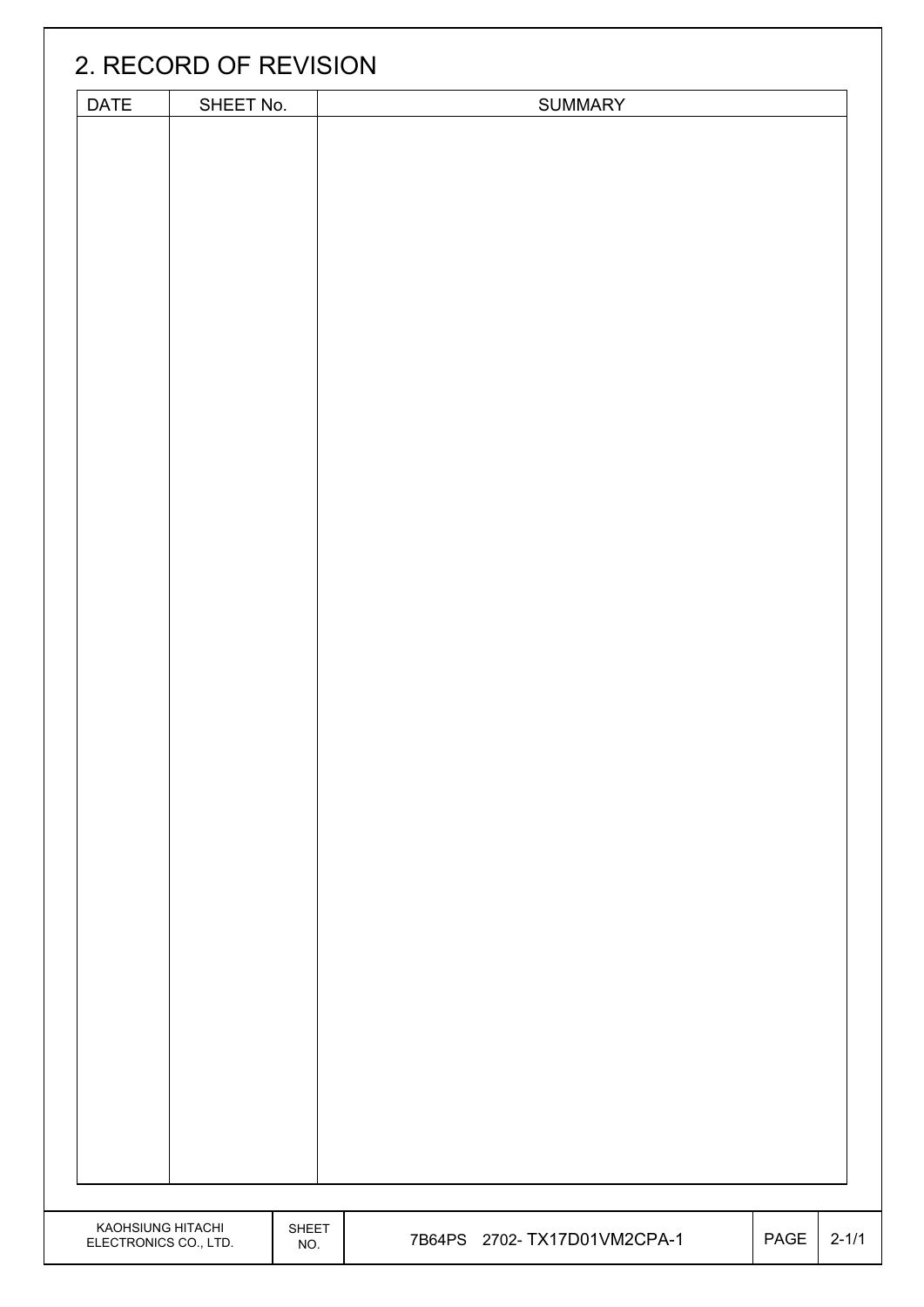# 3. GENERAL DATA

## 3.1 DISPLAY FEATURES

This module is a 6.5" VGA of 4:3 format amorphous silicon TFT. The pixel format is vertical stripe and sub pixels are arranged as R (red), G (green), B (blue) sequentially. This display is RoHS compliant, COG (chip on glass) technology and LED backlight are applied on this display.

| Part Name                      | TX17D01VM2CPA                                                    |
|--------------------------------|------------------------------------------------------------------|
| <b>Module Dimensions</b>       | 153.0(W) mm x 118.0(H) mm x 10.2 (D) mm typ.                     |
| <b>LCD Active Area</b>         | 132.48(W) mm x 99.36(H) mm                                       |
| <b>Pixel Pitch</b>             | $0.207(W)$ mm x 0.207 (H) mm                                     |
| Resolution                     | 640 x 3(RGB)(W) x 480(H) dots                                    |
| <b>Color Pixel Arrangement</b> | R, G, B Vertical stripe                                          |
| LCD Type                       | Transmissive Color TFT; Normally White                           |
| Display Type                   | <b>Active Matrix</b>                                             |
| Number of Colors               | 262k Colors                                                      |
| <b>Backlight</b>               | 12 LEDs (3 series x 4)                                           |
| Weight                         | 240g                                                             |
| Interface                      | C-MOS; 18-bit RGB; 31 pins                                       |
| Power Supply Voltage           | 3.3V for LCD; 12V for Backlight                                  |
| Power Consumption              | 0.47 W for LCD; 4.08 W for Backlight                             |
| <b>Viewing Direction</b>       | 12 O'clock (without image inversion and least brightness change) |
| <b>Touch Panel</b>             | Resistive type; Film on Glass; 4-wire type; Antiglare surface    |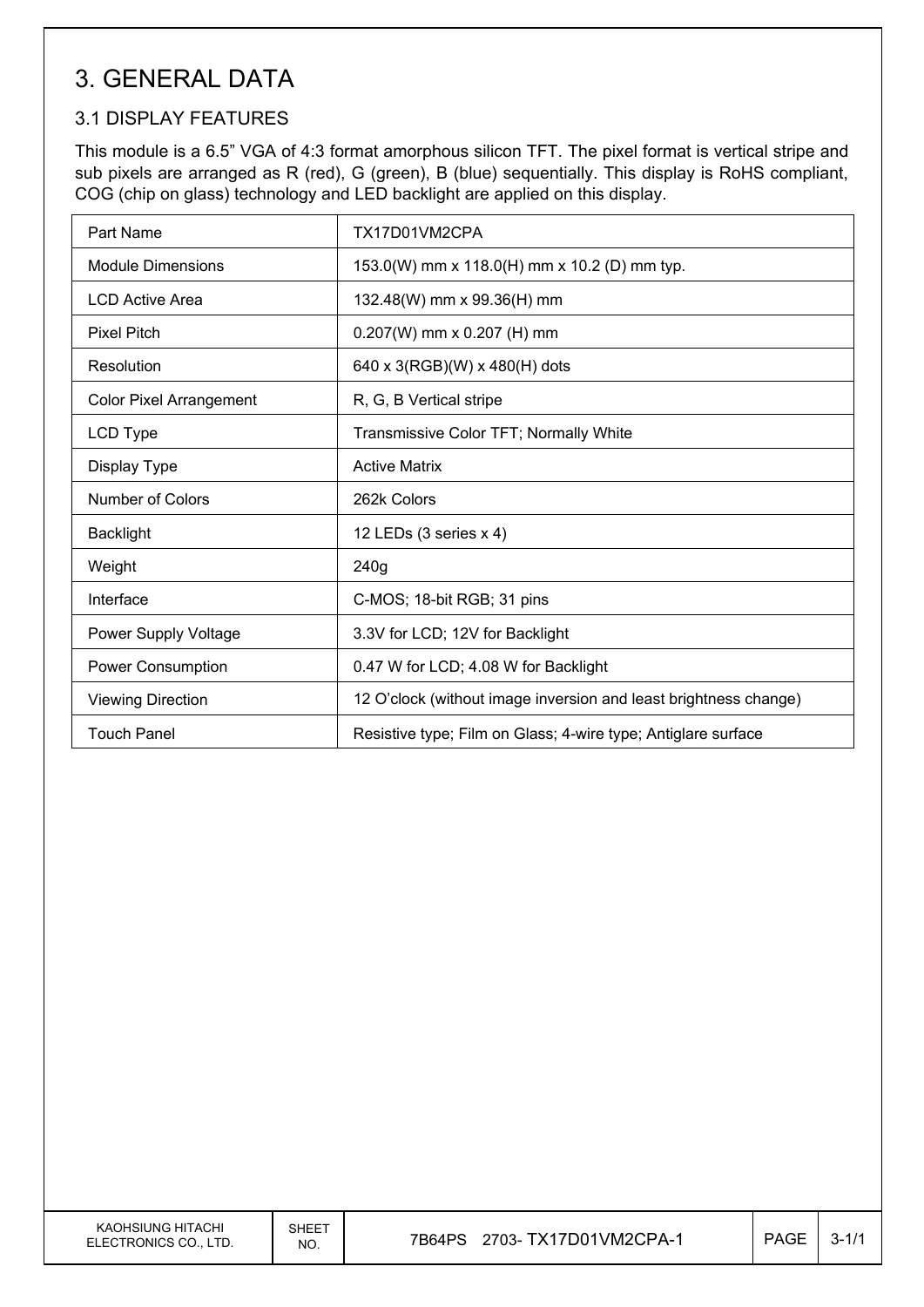# 4. ABSOLUTE MAXIMUM RATINGS

 $\overline{\phantom{a}}$ 

| Item                           | Symbol | Min.                     | Max.      | Unit              | Remarks |
|--------------------------------|--------|--------------------------|-----------|-------------------|---------|
| <b>Supply Voltage</b>          | VDD    | $-0.3$                   | 5         |                   |         |
| Input Voltage of Logic         | VI     | $-0.3$                   | $VDD+0.3$ |                   | Note 1  |
| <b>Operating Temperature</b>   | Top    | $-20$                    | 70        | $\degree$ C       | Note 2  |
| Storage Temperature            | Tst    | $-30$                    | 80        | $^{\circ}$ $\cap$ | Note 2  |
| <b>Backlight Input Voltage</b> | VLED   | $\overline{\phantom{0}}$ | 15        |                   |         |

Note 1: The rating is defined for the signal voltages of the interface such as CLK, DE, Hsync, Vsync and RGB data bus.

Note 2: The maximum rating is defined as above based on the temperature on the panel surface, which might be different from ambient temperature after assembling the panel into the application. Moreover, some temperature-related phenomenon as below needed to be noticed:

- Background color, contrast and response time would be different in temperatures other than  $25^{\circ}$ C.

- Operating under high temperature will shorten LED lifetime.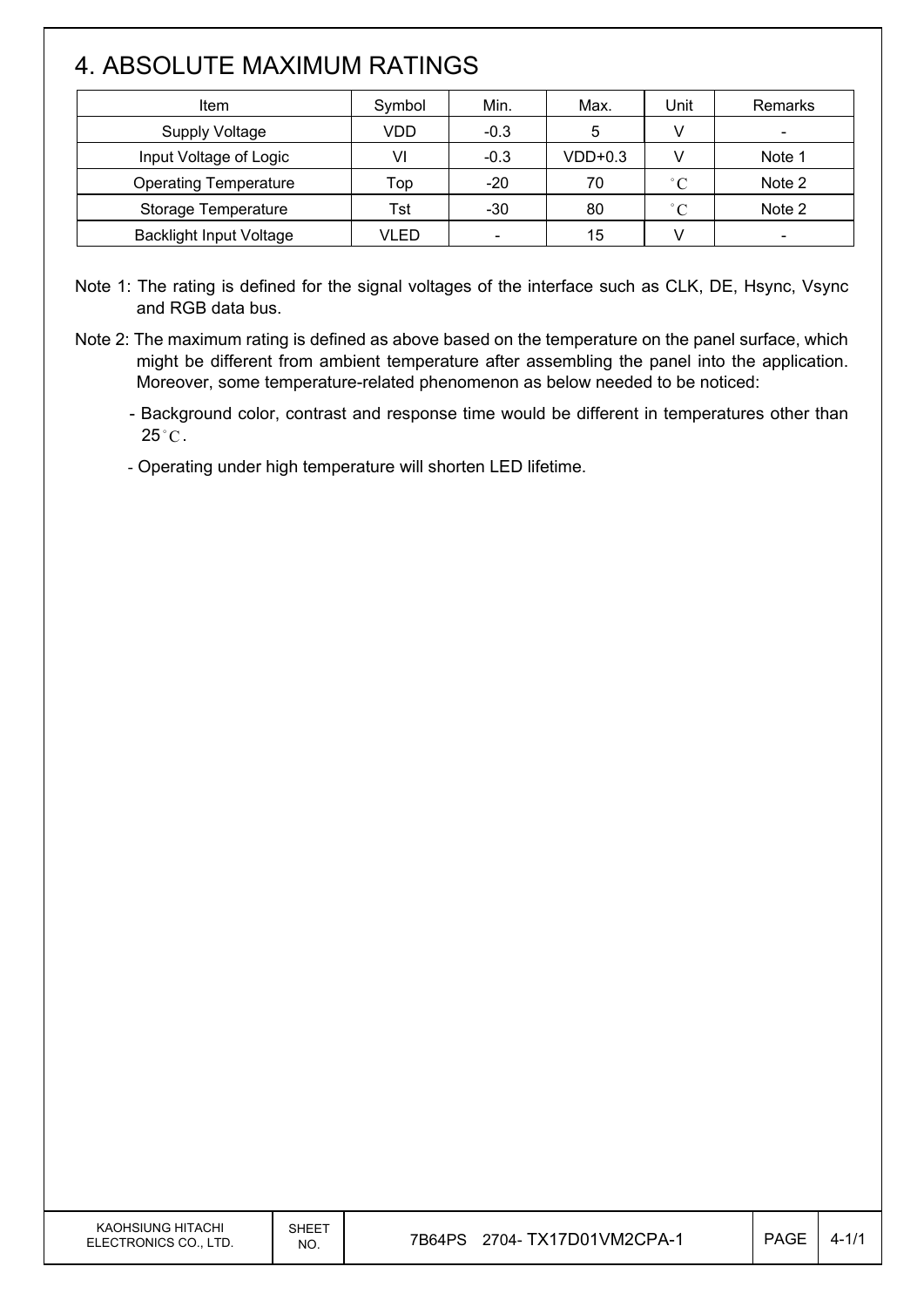# 5. ELECTRICAL CHARACTERISTICS

## 5.1 LCD CHARACTERISTICS

 $\mathsf{I}$ 

|  | $T_a = 25$ °C, VSS = 0V |  |
|--|-------------------------|--|
|  |                         |  |

| Item                   | Symbol                     | Condition                    | Min.       | Typ.                         | Max.   | Unit       | Remarks                  |
|------------------------|----------------------------|------------------------------|------------|------------------------------|--------|------------|--------------------------|
| Power Supply Voltage   | VDD                        | $\qquad \qquad \blacksquare$ | 3.0        | 3.3                          | 3.6    | V          | -                        |
|                        | VI                         | "H" level                    | 0.7VDD     |                              | VDD    |            |                          |
| Input Voltage of Logic |                            | "L" level                    | <b>VSS</b> | $\qquad \qquad \blacksquare$ | 0.3VDD | v          | Note 1                   |
| Power Supply Current   | <b>IDD</b>                 | $VDD=3.3V$                   | 116        | 145                          | 174    | mA         | Note 2                   |
| <b>Vsync Frequency</b> | $f_{v}$                    | -                            | 54         | 60                           | 66     | Hz         | $\overline{\phantom{a}}$ |
| <b>Hsync Frequency</b> | $f_{\scriptscriptstyle H}$ |                              | 27.86      | 31.5                         | 37.62  | <b>KHz</b> |                          |
| <b>CLK Frequency</b>   | CLK                        |                              | 22.29      | 25.2                         | 37.62  | <b>MHz</b> |                          |

Note 1: The rating is defined for the signal voltages of the interface such as DE, CLK and RGB data bus.

Note 2: An all black check pattern is used when measuring IDD.  $f_v$  is set to 60 Hz.

## 5.2 BACKLIGHT CHARACTERISTICS

| <u>J.Z DAUNLIUNI UNARAUTERISTIUS</u> |        |                   |      |      |                          |      | $T_a = 25$ °C     |
|--------------------------------------|--------|-------------------|------|------|--------------------------|------|-------------------|
| Item                                 | Symbol | Condition         | Min. | тур. | Max.                     | Unit | <b>Remarks</b>    |
| <b>LED Input Voltage</b>             | VLED   |                   | 11.7 | 12   | 12.3                     | v    | Note <sub>1</sub> |
| <b>LED Forward Current</b>           |        | 0V; 0% duty       | 320  | 340  | 360                      |      |                   |
| (Dim Control)                        | ILED   | 3.3VDC; 100% duty | 24   | 30   | 36                       | mA   | Note 2            |
| LED lifetime                         |        | 340 mA            |      | 70K  | $\overline{\phantom{a}}$ | hrs  | Note 3            |

Note 1: As Fig. 5.1 shown, LED current is constant, 340 mA, controlled by the LED driver when applying 12V VLED.

Note 3: The estimated lifetime is specified as the time to reduce 50% brightness by applying 340 mA at  $25^{\circ}$ C.



Note 2: Dimming function can be obtained by applying DC voltage or PWM signal from the display interface CN1. The recommended PWM signal is  $1K \sim 10K$  Hz with 3.3V amplitude.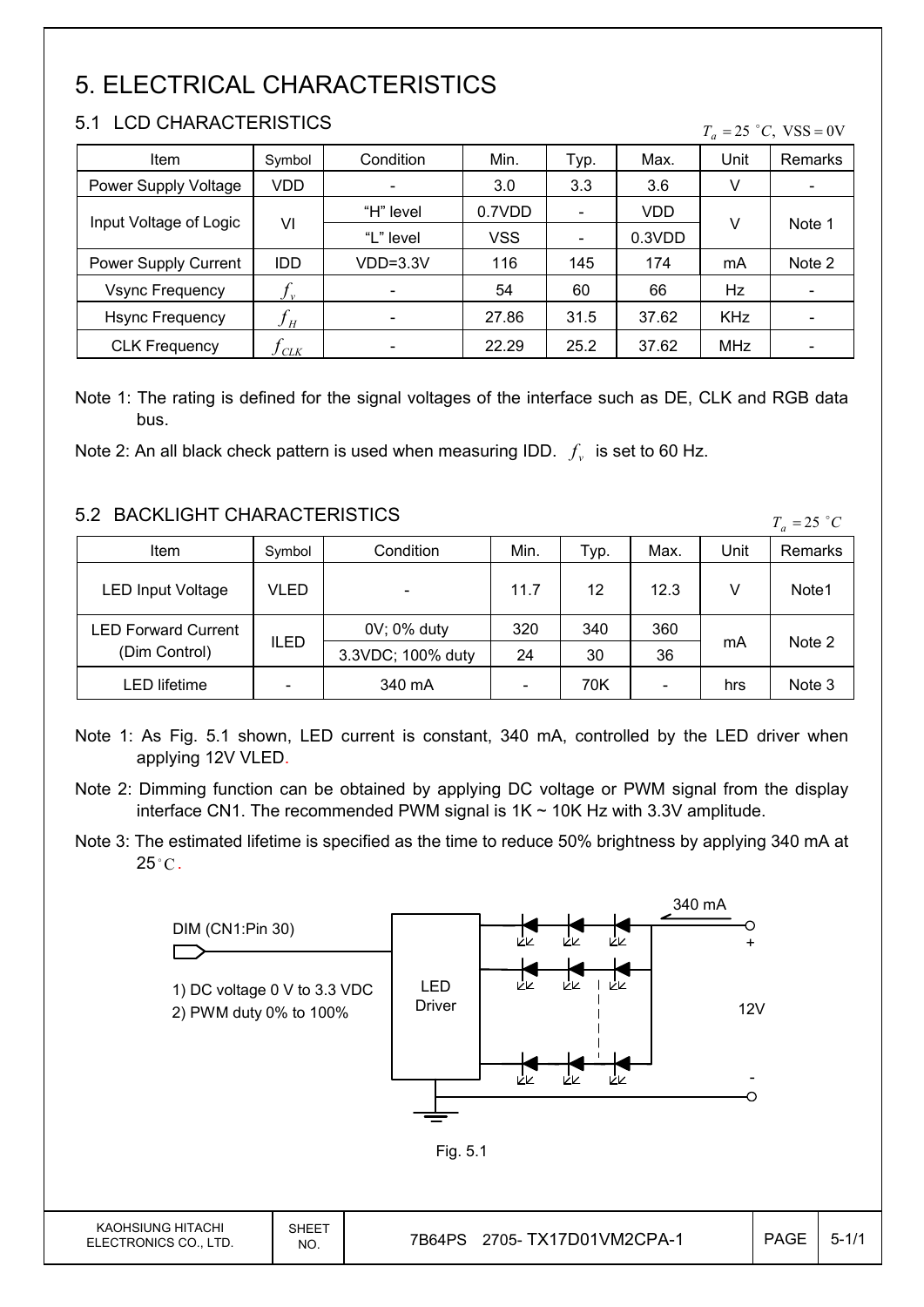# 6. OPTICAL CHARACTERISTICS

The optical characteristics are measured based on the conditions as below:

- Supplying the signals and voltages defined in the section of electrical characteristics.
- The backlight unit needs to be turned on for 30 minutes.
- The ambient temperature is 25 °C.
- In the dark room around 500~1000 lx, the equipment has been set for the measurements as shown in Fig 6.1.

|                                     |                      |                          |                                                         |      |                |                | $T_a = 25 °C$ , $f_v = 60$ Hz, VDD = 3.3V |         |
|-------------------------------------|----------------------|--------------------------|---------------------------------------------------------|------|----------------|----------------|-------------------------------------------|---------|
| Item                                |                      | Symbol                   | Condition                                               | Min. | Typ.           | Max.           | Unit                                      | Remarks |
| <b>Brightness of White</b>          |                      | $\blacksquare$           |                                                         | 380  | 480            | $\blacksquare$ | cd/m <sup>2</sup>                         | Note 1  |
| <b>Brightness Uniformity</b>        |                      | $\overline{\phantom{a}}$ | $\phi = 0^{\circ}, \theta = 0^{\circ}$ ,<br>ILED=340 mA | 70   | $\blacksquare$ |                | $\%$                                      | Note 2  |
| <b>Contrast Ratio</b>               |                      | CR                       |                                                         | 300  | 600            | $\blacksquare$ | $\blacksquare$                            | Note 3  |
| Response Time<br>(Rising + Falling) |                      | $T_r + T_f$              | $\phi = 0^{\circ}, \theta = 0^{\circ}$                  |      | 30             |                | ms                                        | Note 4  |
| NTSC Ratio                          |                      |                          | $\phi = 0^{\circ}, \theta = 0^{\circ}$                  |      | 50             |                | %                                         |         |
|                                     |                      | $\theta$ x               | $\phi = 0^\circ$ , CR $\geq 10$                         | 70   | 80             |                |                                           |         |
|                                     |                      | $\theta x'$              | $\phi = 180^{\circ}$ , CR $\geq 10$                     | 70   | 80             |                |                                           |         |
|                                     | <b>Viewing Angle</b> |                          | $\phi = 90^{\circ}$ , CR $\geq 10$                      | 50   | 60             |                | Degree                                    | Note 5  |
|                                     |                      | $\theta$ y'              | $\phi = 270^\circ$ , CR $\geq 10$                       | 70   | 80             |                |                                           |         |
|                                     |                      | X                        |                                                         | 0.52 | 0.57           | 0.62           |                                           |         |
|                                     | Red<br>Y             |                          |                                                         | 0.30 | 0.35           | 0.40           |                                           |         |
|                                     |                      | X                        |                                                         | 0.29 | 0.34           | 0.39           |                                           |         |
| Color                               | Green                | Y                        |                                                         | 0.50 | 0.55           | 0.60           |                                           |         |
| Chromaticity                        | <b>Blue</b>          | X                        | $\phi = 0^{\circ}, \theta = 0^{\circ}$                  | 0.09 | 0.14           | 0.19           |                                           | Note 6  |
|                                     |                      | Y                        |                                                         | 0.06 | 0.11           | 0.16           |                                           |         |
|                                     | White                | X                        |                                                         | 0.25 | 0.30           | 0.35           |                                           |         |
|                                     |                      | Y                        |                                                         | 0.26 | 0.31           | 0.36           |                                           |         |

Note 1: The brightness is measured from the panel center point, P5 in Fig. 6.2, for the typical value.

Note 2: The brightness uniformity is calculated by the equation as below:

Brightness uniformity  $=\frac{1}{2}$  is  $\frac{1}{2}$  in  $\frac{1}{2}$  in  $\frac{1}{2}$  is  $\frac{1}{2}$  in  $\frac{1}{2}$  in  $\frac{1}{2}$  is  $\frac{1}{2}$  in  $\frac{1}{2}$  in  $\frac{1}{2}$  is  $\frac{1}{2}$  in  $\frac{1}{2}$  in  $\frac{1}{2}$  is  $\frac{1}{2}$  in  $\frac{1}{2}$  in  $\frac{$ Max. Brightness Brightness uniformity  $=\frac{\text{Min.} \text{Brightness}}{\text{min.} \times \text{min.}}$ 

, which is based on the brightness values of the 9 points measured by BM-5 as shown in Fig. 6.2.

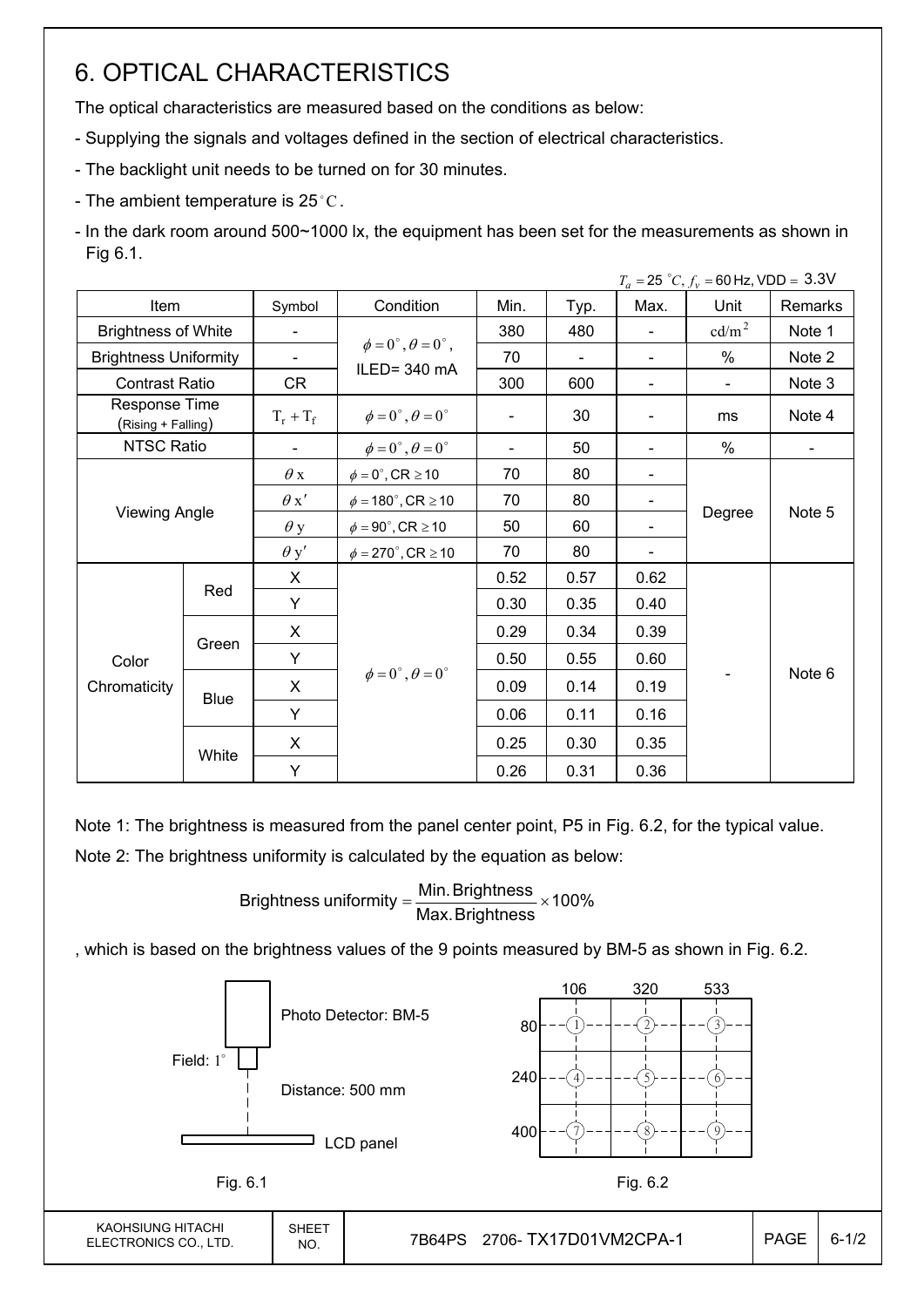Note 3: The Contrast Ratio is measured from the center point of the panel, P5, and defined as the following equation:

$$
CR = \frac{Brightness of White}{Brightness of Black} \times 100\%
$$

Note 4: The definition of response time is shown in Fig. 6.3. The rising time is the period from 90% brightness to 10% brightness when the data is from white to black. Oppositely, Falling time is the period from 10% brightness rising to 90% brightness.



Note 5: The definition of viewing angle is shown in Fig. 6.4. Angle  $\phi$  is used to represent viewing directions, for instance,  $\phi = 270^\circ$  means 6 o'clock, and  $\phi = 0^\circ$  means 3 o'clock. Moreover, angle  $\theta$  is used to represent viewing angles from axis Z toward plane XY.

 The viewing direction of this display is 12 o'clock, which means that a photograph with gray scale would not be reversed in color and the brightness change would be less from this direction. However, the best contrast peak would be located at 6 o'clock.





Note 6: The color chromaticity is measured from the center point of the panel, P5, as shown in Fig. 6.2.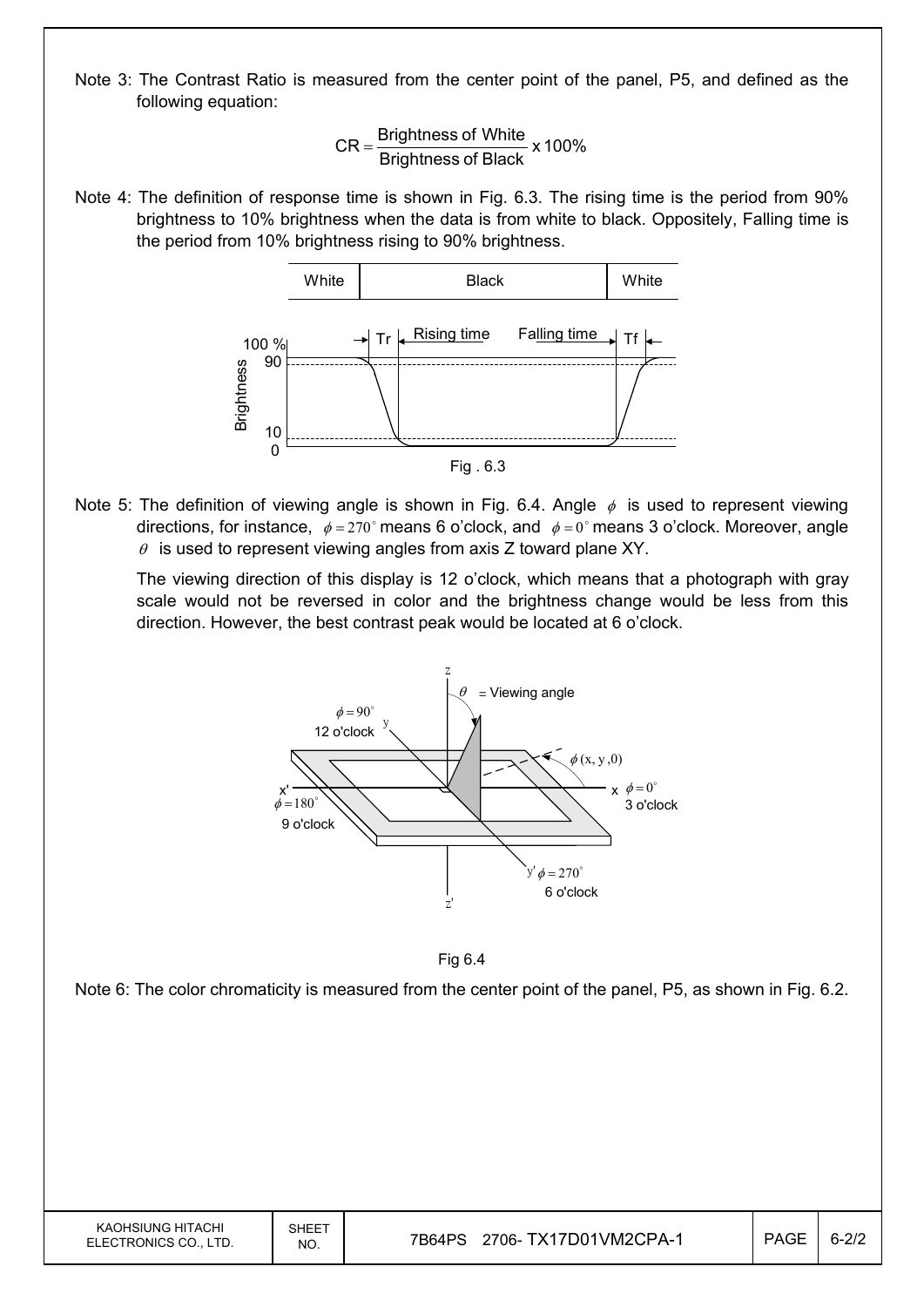

Note1: Signals are CLK, Hsync, Vsync, DE, SD, and RGB data bus.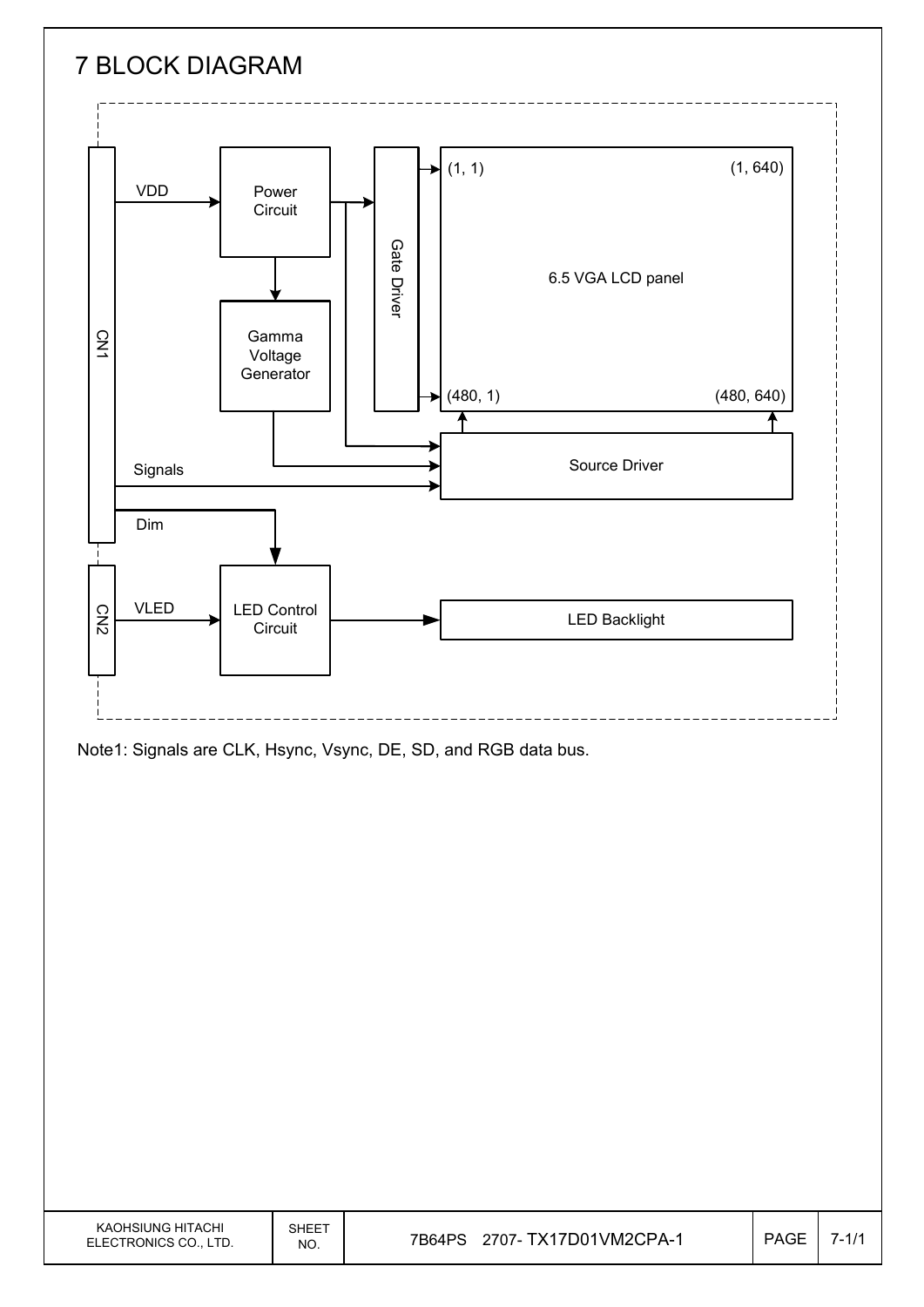# 8. RELIABILITY TESTS

| <b>Test Item</b>               | Condition                                                                                                                                                                                      |                                                                          |  |
|--------------------------------|------------------------------------------------------------------------------------------------------------------------------------------------------------------------------------------------|--------------------------------------------------------------------------|--|
| <b>High Temperature</b>        | 1) Operating<br>2) 70 $^{\circ}$ C                                                                                                                                                             | 240 hrs                                                                  |  |
| Low Temperature                | 1) Operating<br>2) -20 $^{\circ}$ C                                                                                                                                                            | 240 hrs                                                                  |  |
| <b>High Temperature</b>        | 1) Storage<br>2) $80^{\circ}$ C                                                                                                                                                                | 240 hrs                                                                  |  |
| Low Temperature                | 1) Storage<br>2) -30 $^{\circ}$ C                                                                                                                                                              | 240 hrs                                                                  |  |
| <b>Heat Cycle</b>              | 1) Operating<br>2) $-20$ °C $-70$ °C<br>3) 3hrs~1hr~3hrs                                                                                                                                       | 240 hrs                                                                  |  |
| <b>Thermal Shock</b>           | 1) Non-Operating<br>2) -35 $^{\circ}$ C $\leftrightarrow$ 85 $^{\circ}$ C<br>3) 0.5 hr ↔ 0.5 hr                                                                                                | 240 hrs                                                                  |  |
| High Temperature &<br>Humidity | 1) Operating<br>2) 40°C & 85%RH<br>3) Without condensation<br>4) Note 3                                                                                                                        | 240 hrs                                                                  |  |
| Vibration                      | 1) Non-Operating<br>2) 20~200 Hz<br>3) 3G<br>4) X, Y, and Z directions                                                                                                                         | 1 hr for each direction                                                  |  |
| <b>Mechanical Shock</b>        | 1) Non-Operating<br>2) 10 ms<br>3) 50G<br>4) $\pm X$ , $\pm Y$ and $\pm Z$ directions                                                                                                          | Once for each direction                                                  |  |
| <b>ESD</b>                     | 1) Operating<br>2) Tip: 200 pF, 250 $\Omega$<br>3) Air discharge for glass: $\pm$ 8KV<br>4) Contact discharge for metal frame: $\pm$ 8KV<br>5) Contact discharge for LCD interface: $\pm$ 100V | 1) Glass: 9 points<br>2) Metal frame: 8 points<br>3) Connector: all pins |  |

Note 1: Display functionalities are inspected under the conditions defined in the specification after the reliability tests.

- Note 2: The display is not guaranteed for use in corrosive gas environments.
- Note 3: Under the condition of high temperature & humidity, if the temperature is higher than 40 °C, the humidity needs to be reduced as Fig. 8.1 shown.

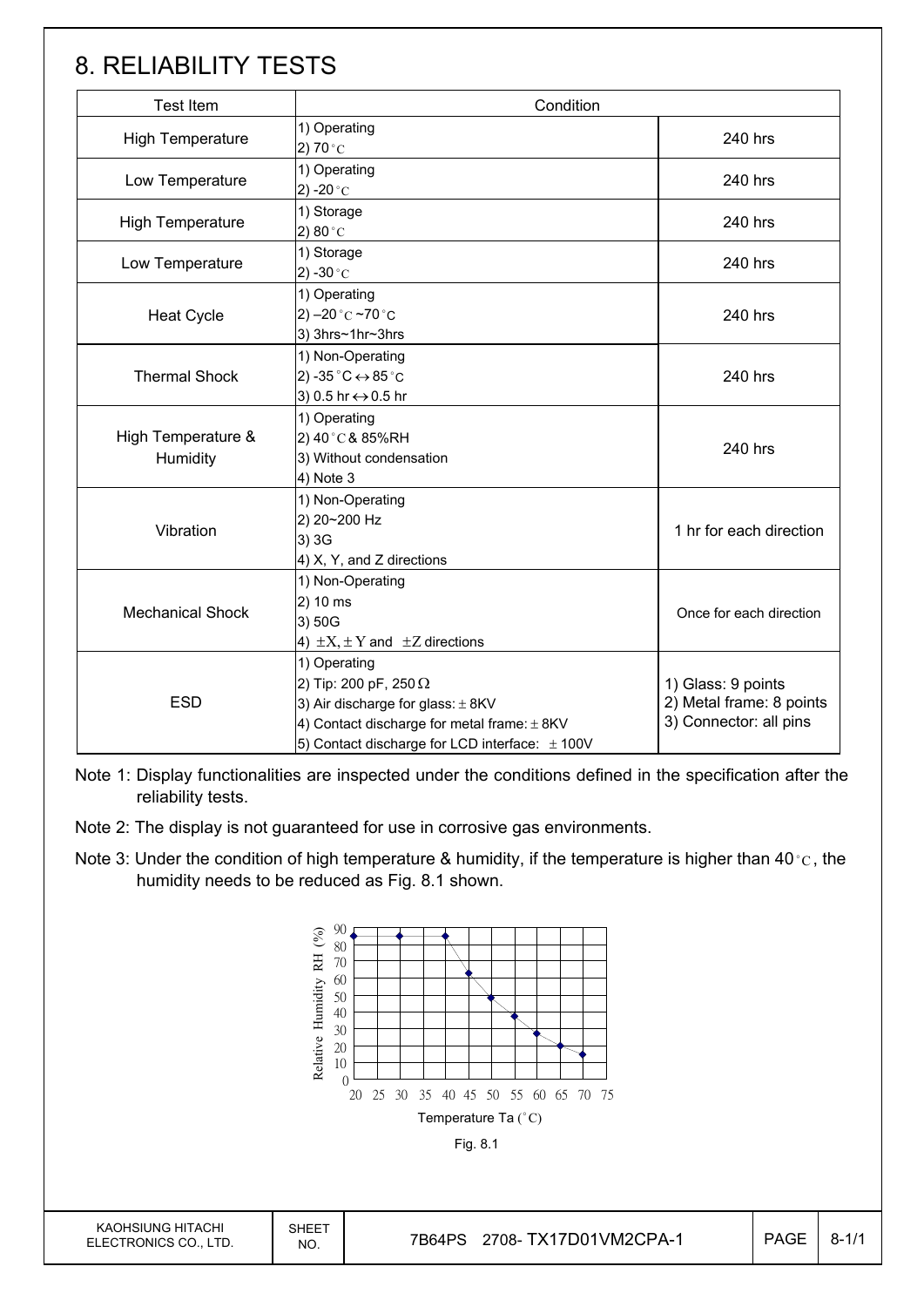# 9. LCD INTERFACE

# 9.1 INTERFACE PIN CONNECTIONS

The display interface connector (CN1) is DF9-31P-1V (Hirose), and Pin assignment is as below:

| Pin No.        | Symbol         | Signal                                                   |
|----------------|----------------|----------------------------------------------------------|
| 1              | <b>GND</b>     | Ground                                                   |
| $\overline{2}$ | <b>CLK</b>     | Dot Clock                                                |
|                |                | Horizontal synchronous signal and mode selection         |
| 3              | <b>HSYNC</b>   | Synchronous Mode: Hsync signal input                     |
|                |                | Data Enable Mode: Open or Low                            |
| 4              | <b>VSYNC</b>   | Vertical synchronous signal                              |
| 5              | <b>GND</b>     | Ground                                                   |
| 6              | R <sub>0</sub> | Red data (LSB)                                           |
| $\overline{7}$ | R <sub>1</sub> | Red data                                                 |
| 8              | R <sub>2</sub> | Red data                                                 |
| 9              | R <sub>3</sub> | Red data                                                 |
| 10             | R <sub>4</sub> | Red data                                                 |
| 11             | R <sub>5</sub> | Red data (MSB)                                           |
| 12             | <b>GND</b>     | Ground                                                   |
| 13             | G <sub>0</sub> | Green data (LSB)                                         |
| 14             | G <sub>1</sub> | Green data                                               |
| 15             | G <sub>2</sub> | Green data                                               |
| 16             | G <sub>3</sub> | Green data                                               |
| 17             | G4             | Green data                                               |
| 18             | G <sub>5</sub> | Green data (MSB)                                         |
| 19             | <b>GND</b>     | Ground                                                   |
| 20             | B <sub>0</sub> | Blue data (LSB)                                          |
| 21             | <b>B1</b>      | Blue data                                                |
| 22             | <b>B2</b>      | Blue data                                                |
| 23             | B <sub>3</sub> | Blue data                                                |
| 24             | <b>B4</b>      | Blue data                                                |
| 25             | B <sub>5</sub> | Blue data (MSB)                                          |
| 26             | <b>GND</b>     | Ground                                                   |
| 27             | DE             | Data Enable Signal                                       |
| 28             | <b>VDD</b>     | Power Supply                                             |
| 29             | <b>VDD</b>     | Power Supply                                             |
| 30             | <b>DIM</b>     | Normal Brightness: 0V or 0% PWM Duty                     |
|                |                | Brightness Control: 0V to 3.3 VDC or 0% to 100% PWM Duty |
| 31             | SD             | Normal Scan: Low or open                                 |
|                |                | Reverse Scan: High                                       |

The backlight connector (CN2) is SM02(8.0)B-BHS-1-TB (LF)(SN) made by JST, and pin assignment is as below:

| Pin No. | 3ymbol | Signal |
|---------|--------|--------|
|         | VLED   | 12VDC  |
|         | GND    | Ground |

KAOHSIUNG HITACHI ELECTRONICS CO., LTD.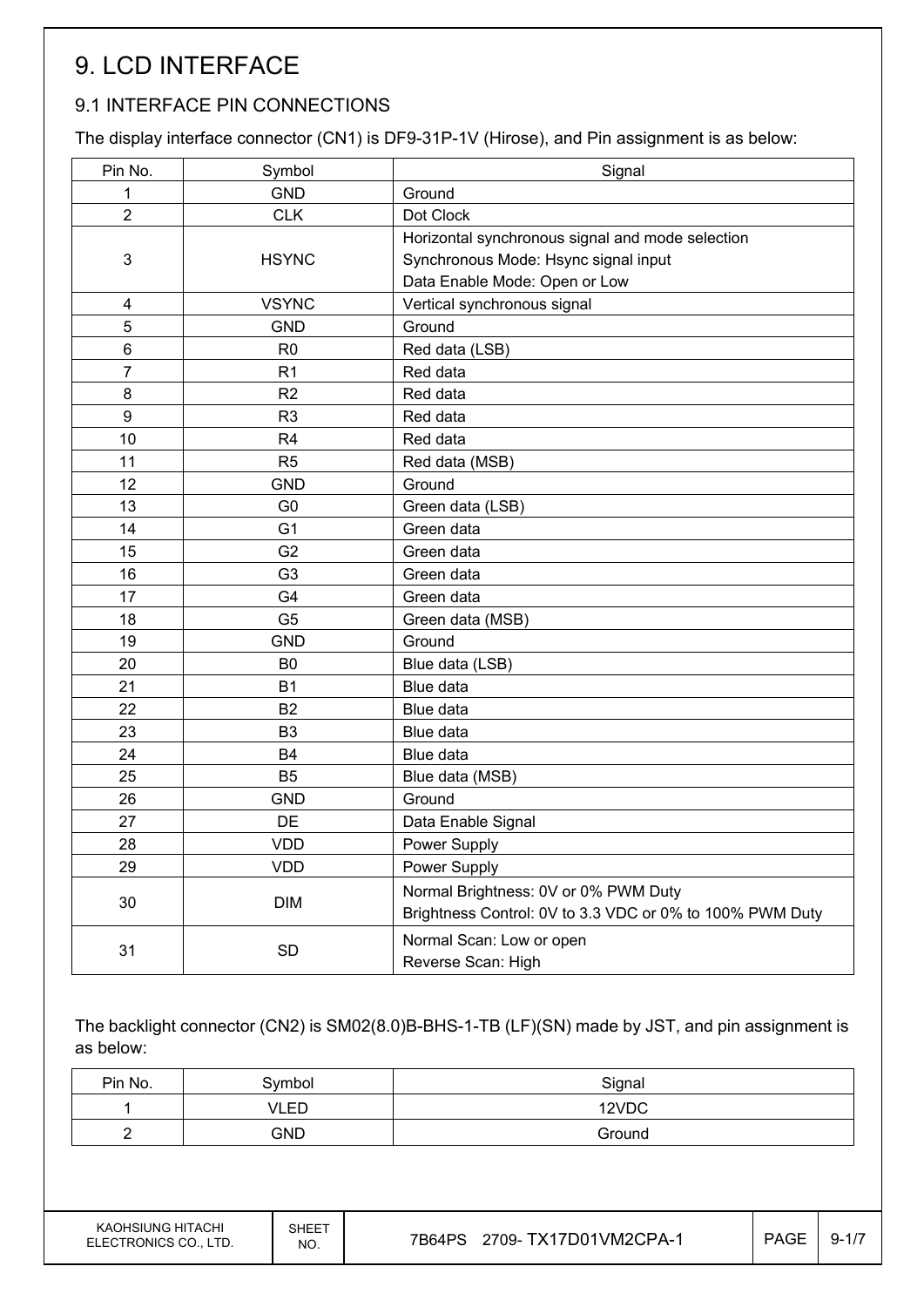## 9.2 TIMING CHART

#### A. SYNCHRONOUS MODE



Fig. 9.1 Horizontal Timing of Synchronous Mode





Fig. 9.2 Vertical Timing of Synchronous Mode

Note 2: Vsync's falling edge needs to start with Hsync's falling edge simultaneously to count (tvp + tvb).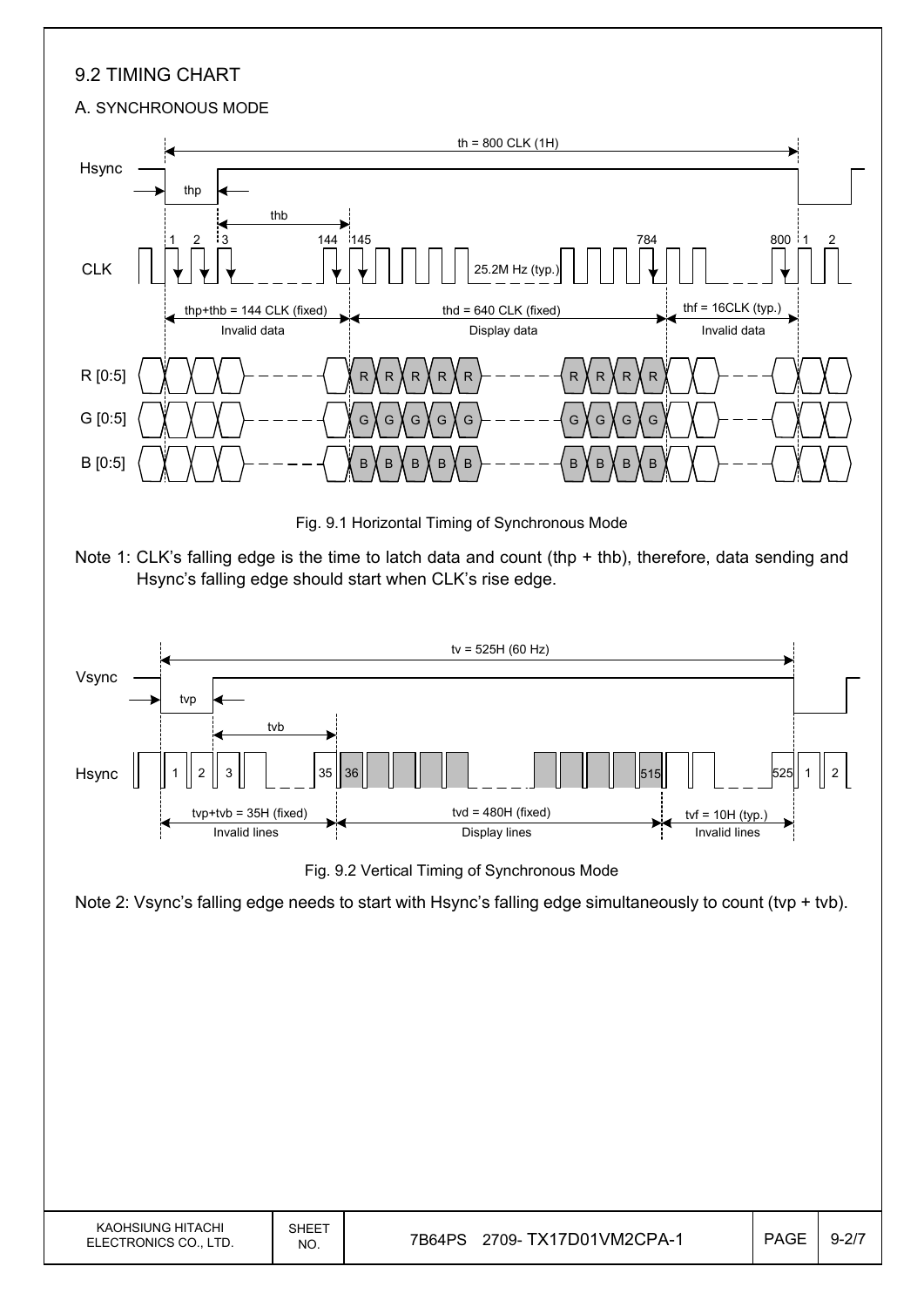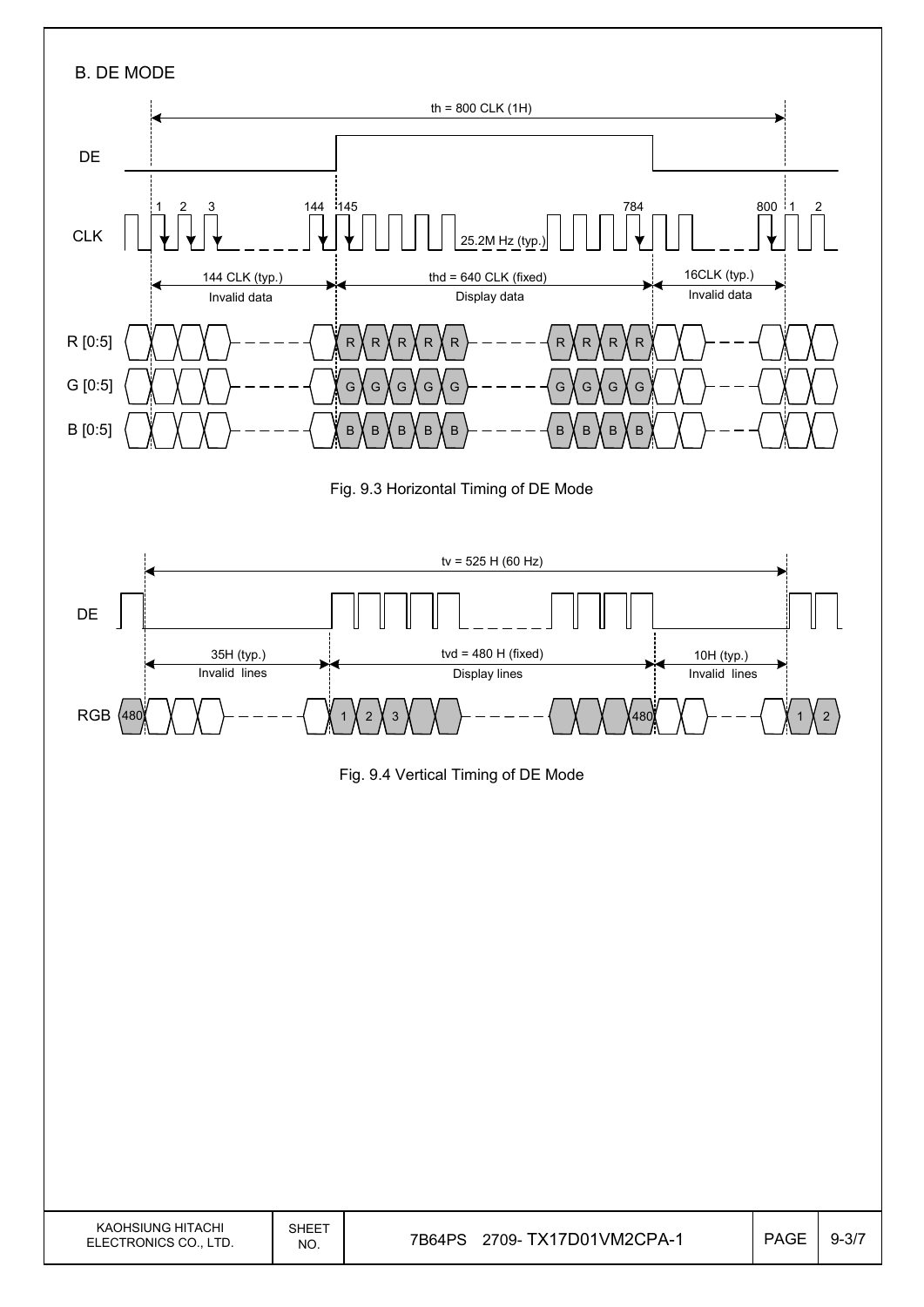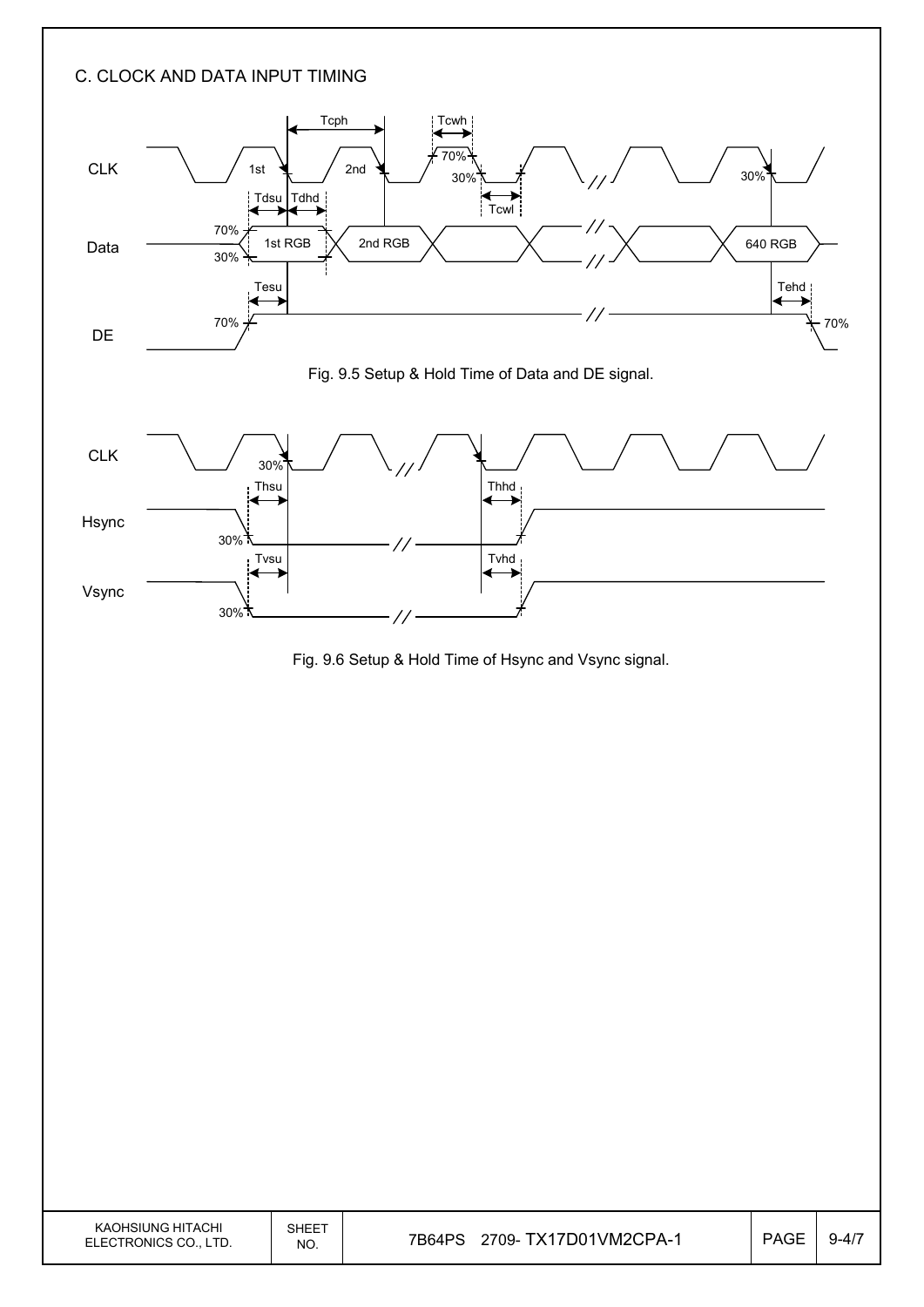## 9.3 TIME TABLE

The column of timing sets including minimum, typical, and maximum as below are based on the best optical performance, frame frequency (Vsync) = 60 Hz to define. If 60 Hz is not the aim to set, 54~66 Hz for Vsync is recommended to apply for better performance by other parameter combination as the definitions in section 5.1.

#### A. SYNCHRONOUS MODE

| Item  |                            | Symbol      | Min. | Typ.           | Max. | Unit       |
|-------|----------------------------|-------------|------|----------------|------|------------|
|       | <b>CLK Frequency</b>       | fclk        | 24.8 | 25.2           | 34.2 | M Hz       |
|       | Display Data               | thd         | 640  | 640            | 640  |            |
|       | Cycle Time                 | th          | 800  | 800            | 1000 |            |
| Hsync | Pulse Width                | thp         |      | $\overline{2}$ | 10   | <b>CLK</b> |
|       | Pulse Width and Back Porch | thp $+$ thb | 144  | 144            | 144  |            |
|       | <b>Front Porch</b>         | thf         | 16   | 16             | 216  |            |
|       | Display Line               | tvd         | 480  | 480            | 480  |            |
|       | Cycle Time                 | tv          | 516  | 525            | 570  |            |
| Vsync | Pulse Width                | tvp         |      | 2              | 10   | Н          |
|       | Pulse Width and Back Porch | $typ + tvb$ | 35   | 35             | 35   |            |
|       | <b>Front Porch</b>         | tvf         |      | 10             | 55   |            |

#### B. DE MODE

| <b>Item</b> |                      | Symbol | Min. | Typ. | Max. | Unit       |
|-------------|----------------------|--------|------|------|------|------------|
|             | <b>CLK Frequency</b> | fclk   | 24.8 | 25.2 | 34.2 | M Hz       |
| Horizontal  | Display Data         | thd    | 640  | 640  | 640  |            |
|             | Cycle Time           | th     | 800  | 800  | 1000 | <b>CLK</b> |
|             | Display Data         | tvd    | 480  | 480  | 480  |            |
| Vertical    | Cycle Time           | tv     | 516  | 525  | 570  | н          |

#### C. CLOCK AND DATA INPUT TIMING

| Item       |                  | Symbol      | Min.  | Typ.                     | Max.                         | Unit |
|------------|------------------|-------------|-------|--------------------------|------------------------------|------|
|            | Duty             | Tcwh        | 40    | 50                       | 60                           | %    |
| <b>CLK</b> | Cycle Time       | Tcph        | 29.23 | 39.68                    | $\overline{\phantom{a}}$     |      |
|            | Setup Time       | Tvsu        | 8     | $\overline{\phantom{a}}$ |                              |      |
| Vsync      | <b>Hold Time</b> | Tyhd        | 8     | $\overline{\phantom{a}}$ | $\overline{\phantom{0}}$     |      |
|            | Setup Time       | Thsu        | 8     | $\overline{\phantom{a}}$ | $\qquad \qquad \blacksquare$ |      |
| Hsync      | <b>Hold Time</b> | <b>Thhd</b> | 8     | $\overline{\phantom{a}}$ | -                            | ns   |
|            | Setup Time       | Tdsu        | 8     |                          |                              |      |
| Data       | <b>Hold Time</b> | Tdhd        | 8     | $\overline{\phantom{a}}$ | $\qquad \qquad \blacksquare$ |      |
|            | Setup Time       | Tesu        | 8     | $\overline{\phantom{a}}$ | $\overline{\phantom{0}}$     |      |
| <b>DE</b>  | <b>Hold Time</b> | Tehd        | 8     |                          |                              |      |

KAOHSIUNG HITACHI ELECTRONICS CO., LTD.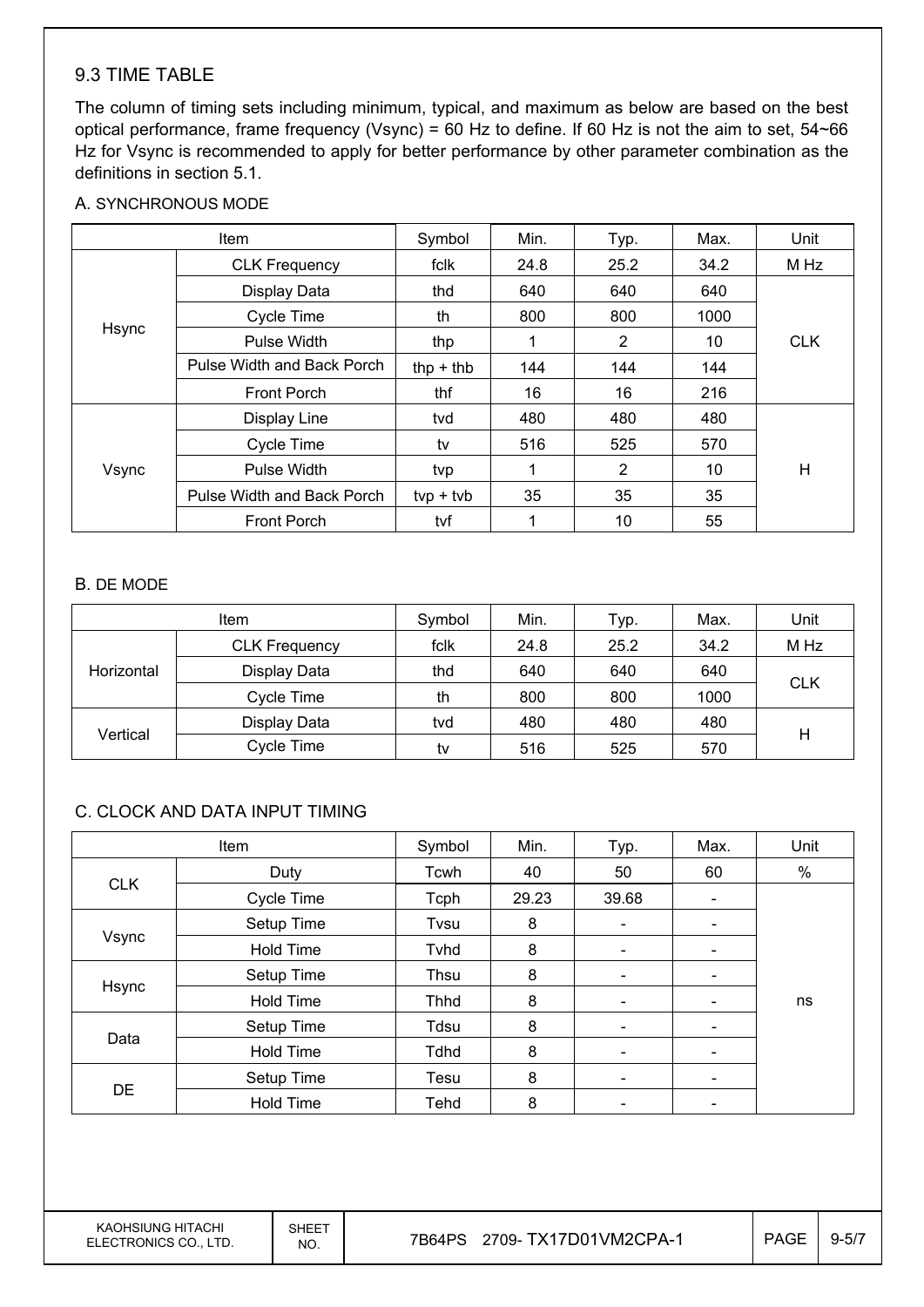## 9.4 POWER SEQUENCE



Fig. 9.7 Power Sequence Timing

- Note 1: In order to avoid any damages, VDD has to be applied before all other signals. The opposite is true for power Off where VDD has to be remained on until all other signals have been switch off. The recommended time period is 1 second. Hot plugging might cause display damage due to incorrect power sequence, please pay attention on interface connecting before power on.
- Note 2: In order to avoid showing uncompleted patterns in transient state. It is recommended that switching the backlight on is delayed for 1 second after the signals have been applied. The opposite is true for power Off where the backlight has to be switched off 1 second before the signals are removed.

## 9.5 SCAN DIRECTION

Scan direction is available to be switched as below by setting CN1's SD pin.



Fig. 9.8 Normal Scan (SD: Low or Open) Fig. 9.9 Reverse Scan (SD: High)

|                       | (480, 640) | (480, 1) |
|-----------------------|------------|----------|
|                       | HIJACH     |          |
| $\overline{\text{S}}$ | (1, 640)   | (1,      |

| KAOHSIUNG HITACHI<br>ELECTRONICS CO., LTD. | SHEET<br>NO. | TX17D01VM2CPA-1<br>7B64PS<br>?709- . | <b>PAGE</b> | $9 - 6/7$ |
|--------------------------------------------|--------------|--------------------------------------|-------------|-----------|
|                                            |              |                                      |             |           |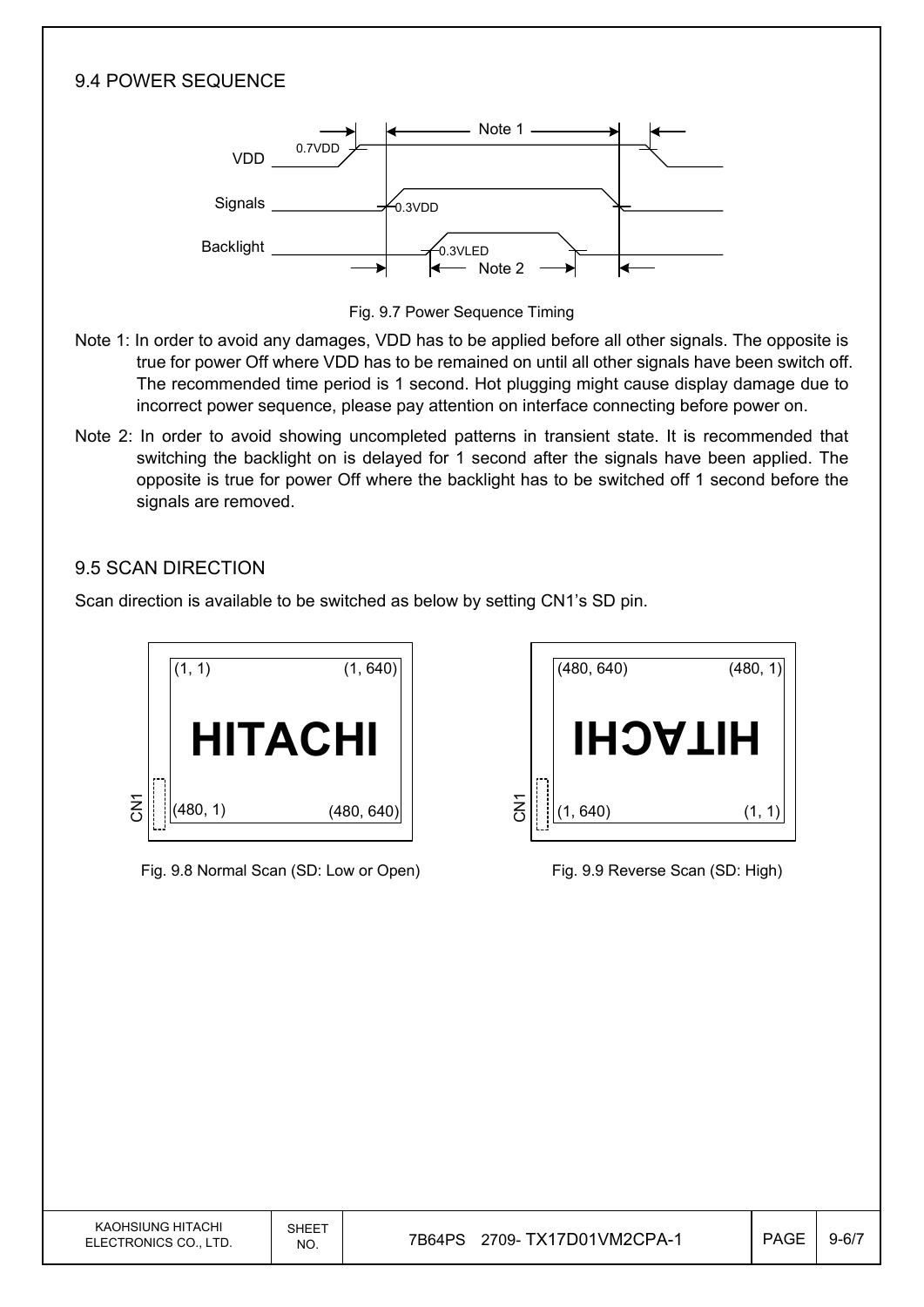# 9.6 DATA INPUT for DISPLAY COLOR

|              | COLOR &                  |                |                    |                             |                     |                                  |                |                |                | Data Signal                       |                |                |                      |                             |                |                          |                             |                          |                      |
|--------------|--------------------------|----------------|--------------------|-----------------------------|---------------------|----------------------------------|----------------|----------------|----------------|-----------------------------------|----------------|----------------|----------------------|-----------------------------|----------------|--------------------------|-----------------------------|--------------------------|----------------------|
|              | Gray Scale               | R <sub>5</sub> | R4                 | R <sub>3</sub>              | R2                  | R <sub>1</sub>                   | R <sub>0</sub> | G <sub>5</sub> | G4             | G <sub>3</sub>                    | G <sub>2</sub> | G <sub>1</sub> | G <sub>0</sub>       | <b>B5</b>                   | <b>B4</b>      | B <sub>3</sub>           | <b>B2</b>                   | <b>B1</b>                | B <sub>0</sub>       |
|              | <b>Black</b>             | $\mathbf 0$    | 0                  | 0                           | $\mathbf 0$         | $\mathbf 0$                      | $\mathbf 0$    | $\mathbf 0$    | $\overline{0}$ | $\mathbf 0$                       | $\mathbf 0$    | $\mathbf 0$    | $\mathbf 0$          | $\mathbf 0$                 | $\mathbf 0$    | $\overline{0}$           | 0                           | $\mathbf 0$              | $\mathbf 0$          |
|              | Red(0)                   | 1              | $\mathbf{1}$       | 1                           | 1                   | 1                                | 1              | $\mathbf 0$    | $\mathbf 0$    | 0                                 | 0              | 0              | 0                    | $\mathbf 0$                 | $\mathbf 0$    | $\mathbf 0$              | 0                           | $\mathbf 0$              | 0                    |
|              | Green (0)                | 0              | 0                  | 0                           | 0                   | 0                                | $\mathbf 0$    | 1              | $\mathbf{1}$   | 1                                 | 1              | 1              | 1                    | $\mathbf 0$                 | 0              | $\mathbf 0$              | 0                           | 0                        | 0                    |
| <b>Basic</b> | Blue $(0)$               | $\overline{0}$ | 0                  | 0                           | 0                   | 0                                | $\mathbf 0$    | $\mathbf 0$    | $\mathbf 0$    | 0                                 | $\mathbf 0$    | 0              | 0                    | 1                           | $\mathbf{1}$   | $\mathbf{1}$             | 1                           | 1                        | 1                    |
| Color        | Cyan                     | $\mathbf 0$    | 0                  | 0                           | 0                   | 0                                | 0              | 1              | 1              | 1                                 | 1              | 1              | 1                    | 1                           | 1              | 1                        | 1                           | 1                        | 1                    |
|              | Magenta                  | 1              | 1                  | $\mathbf{1}$                | 1                   | 1                                | 1              | $\pmb{0}$      | $\mathbf 0$    | 0                                 | 0              | 0              | $\pmb{0}$            | 1                           | 1              | $\mathbf{1}$             | 1                           | 1                        | 1                    |
|              | Yellow                   | 1              | $\mathbf{1}$       | $\mathbf{1}$                | 1                   | 1                                | 1              | $\mathbf{1}$   | $\mathbf{1}$   | $\mathbf{1}$                      | $\overline{1}$ | 1              | $\mathbf{1}$         | $\mathbf 0$                 | $\overline{0}$ | $\mathbf 0$              | 0                           | 0                        | $\mathbf 0$          |
|              | White                    | 1              | 1                  | 1                           | 1                   | 1                                | 1              | 1              | 1              | 1                                 | 1              | 1              | 1                    | 1                           | 1              | 1                        | 1                           | 1                        | 1                    |
|              | <b>Black</b>             | 0              | 0                  | 0                           | 0                   | 0                                | $\mathbf 0$    | 0              | 0              | 0                                 | 0              | 0              | 0                    | 0                           | 0              | $\mathbf 0$              | 0                           | 0                        | 0                    |
|              | Red (62)                 | $\overline{0}$ | 0                  | 0                           | 0                   | 0                                | $\mathbf{1}$   | $\mathbf 0$    | $\mathbf 0$    | 0                                 | $\mathbf 0$    | 0              | 0                    | $\mathbf 0$                 | $\overline{0}$ | $\mathbf 0$              | 0                           | 0                        | $\mathbf 0$          |
|              | Red (61)                 | 0              | 0                  | 0                           | 0                   | 1                                | $\mathbf 0$    | $\mathbf 0$    | $\mathbf 0$    | 0                                 | 0              | 0              | 0                    | $\mathbf 0$                 | 0              | $\mathbf 0$              | 0                           | 0                        | 0                    |
| Red          |                          | $\blacksquare$ | $\ddot{\cdot}$     | $\blacksquare$<br>ä.        | $\ddot{\cdot}$      | $\ddot{\cdot}$                   |                | $\ddot{\cdot}$ | $\blacksquare$ |                                   |                |                | $\ddot{\cdot}$       | $\ddot{\phantom{a}}$        |                |                          |                             | $\cdot$                  | $\ddot{\cdot}$       |
|              |                          | $\blacksquare$ | $\cdot$<br>$\cdot$ | $\blacksquare$<br>$\bullet$ | $\cdot$<br>٠        | $\blacksquare$<br>$\blacksquare$ | $\blacksquare$ | $\ddot{\cdot}$ | $\blacksquare$ | $\blacksquare$<br>×,              | $\cdot$<br>٠   | $\cdot$<br>×,  | $\cdot$<br>٠         | $\blacksquare$<br>$\bullet$ | $\ddot{\cdot}$ | $\overline{\phantom{a}}$ | $\blacksquare$<br>$\bullet$ | $\overline{\phantom{a}}$ | $\cdot$<br>٠         |
|              | Red (1)                  | 1              | 1                  | $\mathbf{1}$                | 1                   | $\mathbf{1}$                     | $\mathbf 0$    | $\mathbf 0$    | $\mathbf 0$    | $\overline{0}$                    | $\mathbf 0$    | $\mathbf 0$    | 0                    | $\mathbf 0$                 | $\overline{0}$ | $\mathbf 0$              | $\mathbf 0$                 | 0                        | $\mathbf 0$          |
|              | Red (0)                  | 1              | 1                  | 1                           | 1                   | 1                                | 1              | $\mathbf 0$    | 0              | 0                                 | 0              | 0              | 0                    | $\mathbf 0$                 | 0              | $\mathbf 0$              | 0                           | 0                        | 0                    |
|              | <b>Black</b>             | 0              | 0                  | 0                           | 0                   | 0                                | $\mathbf 0$    | $\mathbf 0$    | $\mathbf 0$    | 0                                 | $\mathbf 0$    | 0              | 0                    | $\mathbf 0$                 | 0              | $\mathbf 0$              | 0                           | 0                        | 0                    |
|              | Green (62)               | $\overline{0}$ | 0                  | $\mathbf 0$                 | 0                   | $\overline{0}$                   | $\overline{0}$ | 0              | $\overline{0}$ | 0                                 | $\overline{0}$ | 0              | $\overline{1}$       | $\mathbf 0$                 | $\overline{0}$ | $\mathbf 0$              | 0                           | $\overline{0}$           | 0                    |
|              | Green (61)               | 0              | 0                  | 0                           | 0                   | 0                                | $\mathbf 0$    | 0              | $\mathbf 0$    | 0                                 | 0              | 1              | 0                    | $\mathbf 0$                 | 0              | $\overline{0}$           | 0                           | 0                        | 0                    |
| Green        |                          | t.             | Ì.                 | t                           | $\ddot{\cdot}$      | $\ddot{\phantom{a}}$             | $\blacksquare$ | $\ddot{\cdot}$ | $\ddot{\cdot}$ |                                   | $\blacksquare$ | t.             | $\ddot{\phantom{a}}$ | $\ddot{\cdot}$              | $\cdot$        | Ì.                       | t,                          | $\ddot{\cdot}$           | $\ddot{\cdot}$       |
|              | $\overline{\phantom{a}}$ | ÷,             | Ì.                 | ċ,                          | Ì.                  | $\ddot{\cdot}$                   | $\ddot{\cdot}$ | Ì.             | Ì.             | $\ddot{\cdot}$                    | ÷              | $\ddot{\cdot}$ | ł,                   | ċ                           | ċ              | ÷                        | ř,                          | $\ddot{\cdot}$           | $\ddot{\cdot}$       |
|              | Green (1)                | $\mathbf 0$    | 0                  | 0                           | $\mathbf 0$         | 0                                | $\mathbf 0$    | 1              | 1              | 1                                 | 1              | 1              | 0                    | $\mathbf 0$                 | $\mathbf 0$    | $\mathbf 0$              | 0                           | 0                        | $\mathbf 0$          |
|              | Green (0)                | 0              | 0                  | 0                           | 0                   | 0                                | $\mathbf 0$    | 1              | 1              | 1                                 | 1              | 1              | 1                    | $\mathbf 0$                 | 0              | $\mathbf 0$              | 0                           | 0                        | 0                    |
|              | <b>Black</b>             | $\mathbf 0$    | 0                  | 0                           | 0                   | 0                                | $\mathbf 0$    | $\mathbf 0$    | $\mathbf 0$    | 0                                 | $\mathbf 0$    | 0              | 0                    | $\mathbf 0$                 | 0              | $\mathbf 0$              | 0                           | 0                        | $\mathbf 0$          |
|              | <b>Blue (62)</b>         | $\mathbf 0$    | 0                  | 0                           | 0                   | 0                                | $\mathbf 0$    | $\mathbf 0$    | $\mathbf 0$    | 0                                 | $\mathbf 0$    | 0              | 0                    | $\mathbf 0$                 | 0              | $\mathbf 0$              | 0                           | 0                        | 1                    |
|              | <b>Blue (61)</b>         | 0              | 0                  | 0                           | 0                   | 0                                | $\Omega$       | 0              | $\mathbf 0$    | 0                                 | 0              | 0              | 0                    | $\mathbf 0$                 | 0              | 0                        | 0                           | 1                        | 0                    |
| <b>Blue</b>  |                          | $\blacksquare$ | $\blacksquare$     | $\blacksquare$              | $\blacksquare$      | $\blacksquare$                   | $\cdot$        | $\blacksquare$ | $\cdot$        | $\blacksquare$                    | $\cdot$        | $\cdot$        | $\blacksquare$       | $\blacksquare$              | $\cdot$        | $\blacksquare$           | $\blacksquare$              | $\cdot$                  | $\cdot$<br>ä,        |
|              |                          |                | Ì.                 | ä,<br>٠                     | $\blacksquare$<br>٠ | $\ddot{\cdot}$                   |                | ÷,             | t,             | $\ddot{\phantom{0}}$<br>$\bullet$ |                | Ì,             | $\cdot$<br>$\bullet$ | ċ                           | $\cdot$        |                          | l,<br>$\blacksquare$        | $\cdot$<br>٠.            | $\cdot$<br>$\bullet$ |
|              | Blue $(1)$               | 0              | 0                  | 0                           | 0                   | 0                                | 0              | $\mathbf 0$    | $\mathbf 0$    | 0                                 | 0              | 0              | 0                    | 1                           | 1              | 1                        | 1                           | 1                        | 0                    |
|              | Blue $(0)$               | 0              | 0                  | $\mathbf 0$                 | 0                   | 0                                | $\mathbf 0$    | 0              | $\overline{0}$ | 0                                 | 0              | $\overline{0}$ | 0                    | $\mathbf{1}$                | 1              | 1                        | 1                           | $\mathbf{1}$             | 1                    |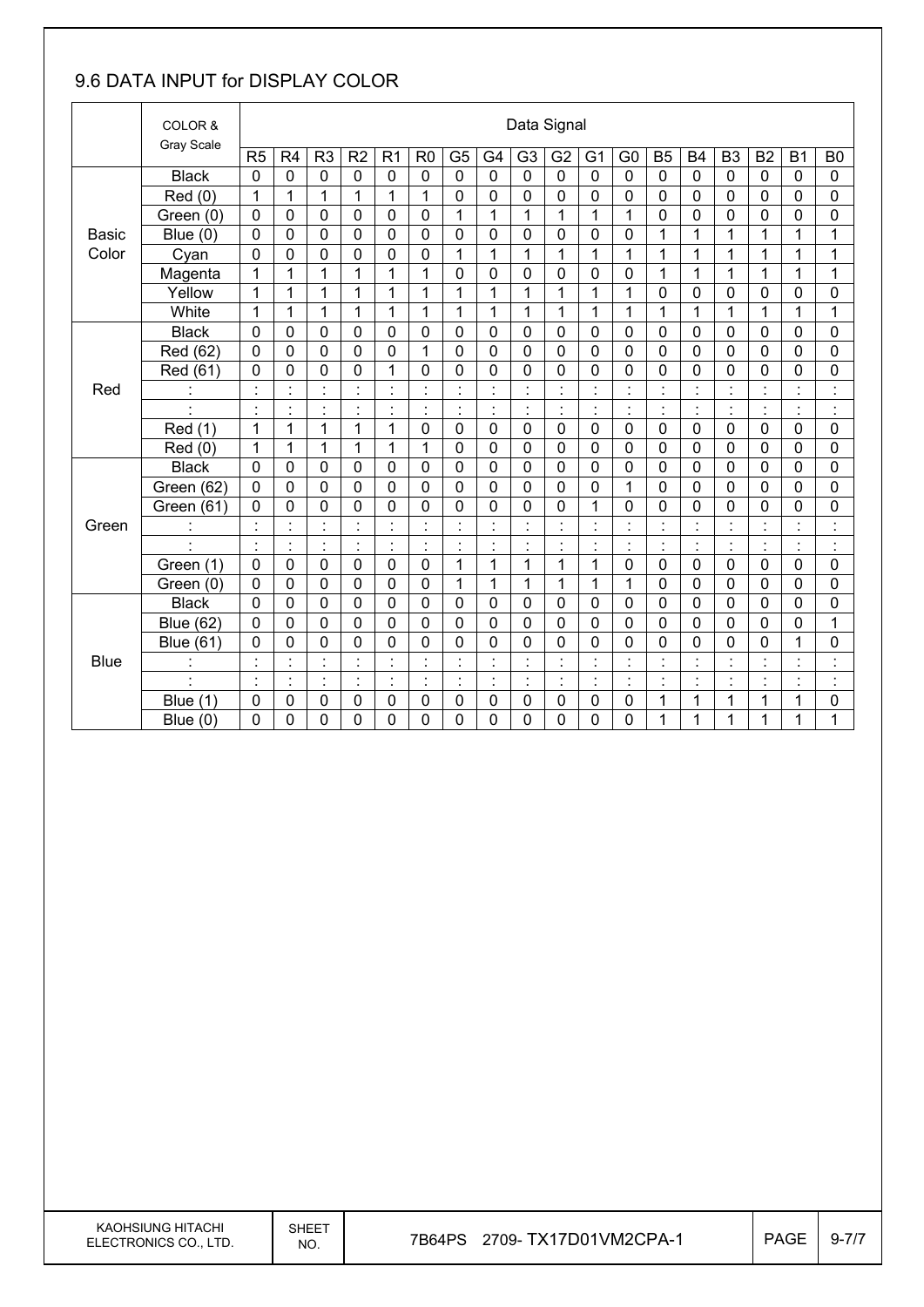# **10. OUTLINE DIMENSIONS**

**10.1 FRONT VIEW** 

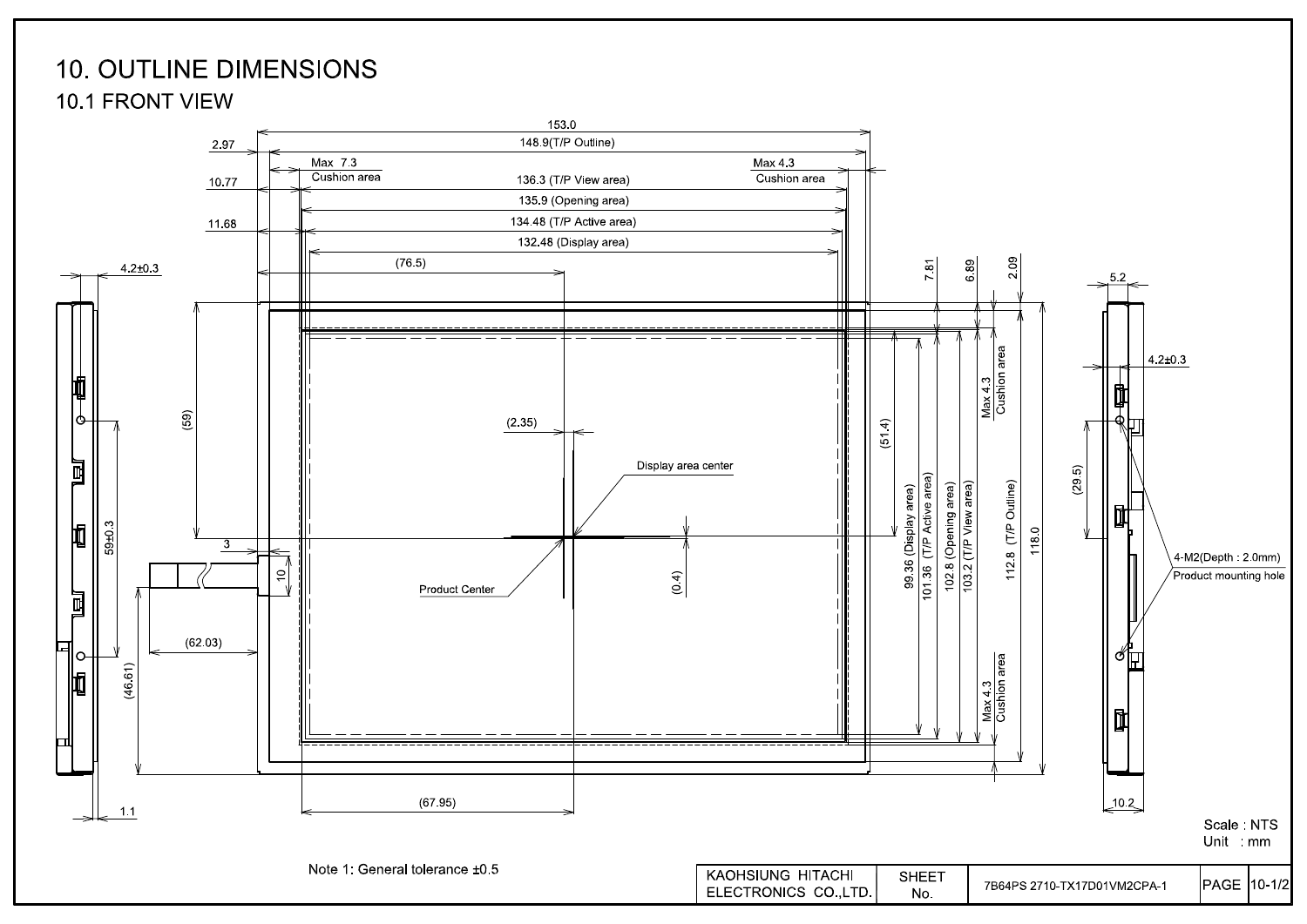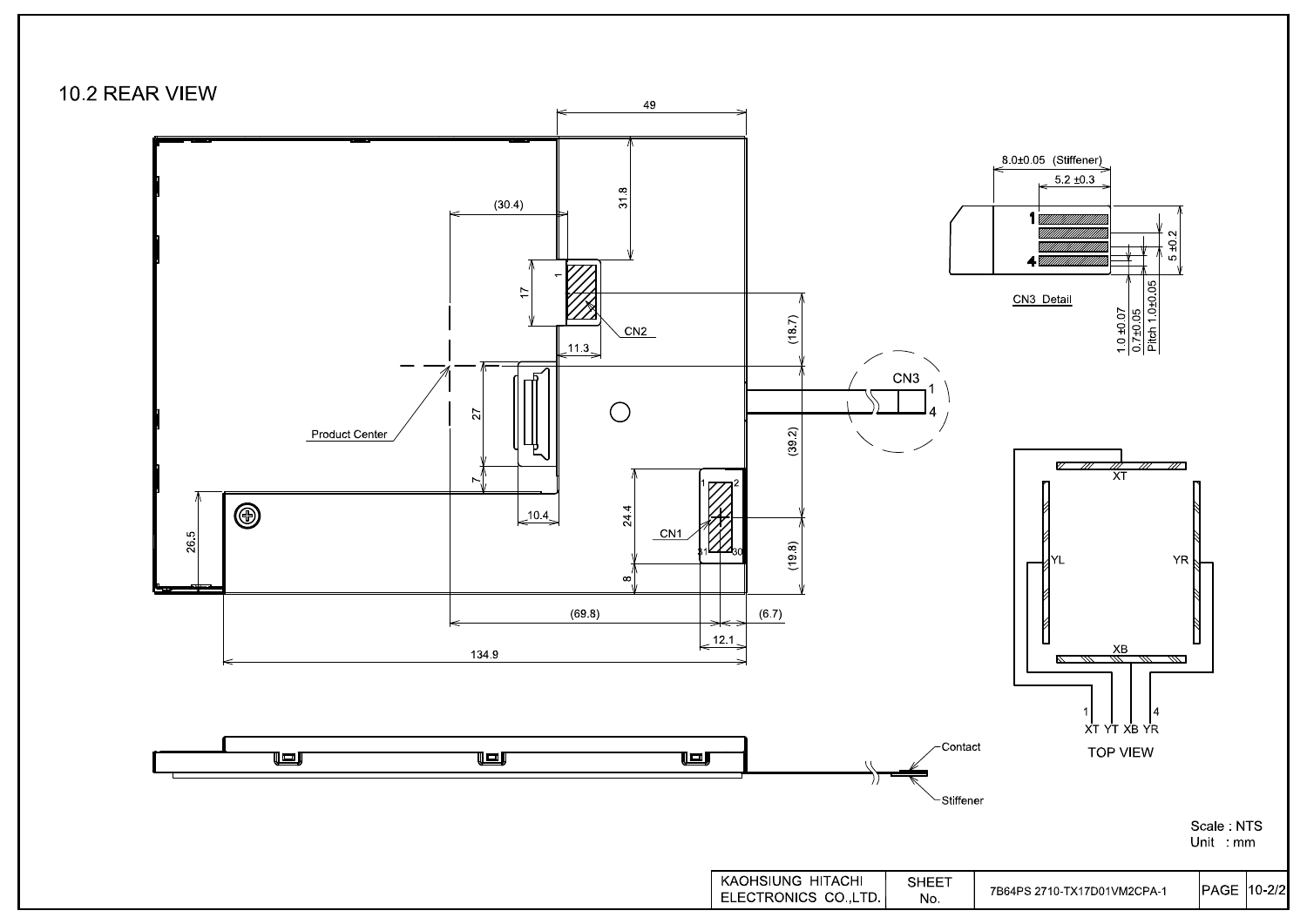# 11. TOUCH PANEL

The type of touch panel used on this display is resistive, analog, 4-wire and film on glass, and more characteristics are shown as below:

## 11.1 OPERATING CONDITIONS

| Item                     | Specification | Remarks                  |
|--------------------------|---------------|--------------------------|
| <b>Operating Voltage</b> | DC 5V         | DC 7V Max.               |
| <b>Operating Current</b> | 20mA          | $\overline{\phantom{0}}$ |

# 11.2 ELECTRICAL CHARACTERISTICS

| <b>Item</b>                  |         | Specification      | Remarks   |
|------------------------------|---------|--------------------|-----------|
| Circuit resistance           | X- axis | $270 - 830 \Omega$ |           |
|                              | Y-axis  | $250 - 690 \Omega$ | -         |
| <b>Insulation Resistance</b> | X-Y     |                    | At DC 25V |
|                              |         | $\leq \pm 1.5\%$   |           |
| Linearity                    |         | $\leq \pm 1.5\%$   | Note 1    |
| Chattering                   |         | $\leq 10$ ms       | -         |

Note 1: The test conditions and equipments of linearity are as below:

- Material of pen: poly-acetal resin
- End shape: R 0.8 mm
- Test force: 120 gf
- Pitch: 10 mm
- Test area is shown in Fig. 11.1



As shown in Fig. 11.2, applying voltage meter to measure Va, Vb and Vxm, where Va is the maximum voltage in the active area; Vb is the minimum voltage in the active area; Vxm is the measured voltage of point x selected by random. Afterwards, the linearity can be calculated by following equation:

$$
Linearity = \frac{|Vxi - Vxm|}{Va - Vb} \times 100\%,
$$

where Vxi is the idea voltage of point x.

The method to measure the linearity of Y-axis is the same as above.

| KAOHSIUNG HITACHI<br>ELECTRONICS CO., LTD. | <b>SHEET</b><br>NO. | 7B64PS 2711- TX17D01VM2CPA-1 | <b>PAGE</b> | $11 - 1/2$ |
|--------------------------------------------|---------------------|------------------------------|-------------|------------|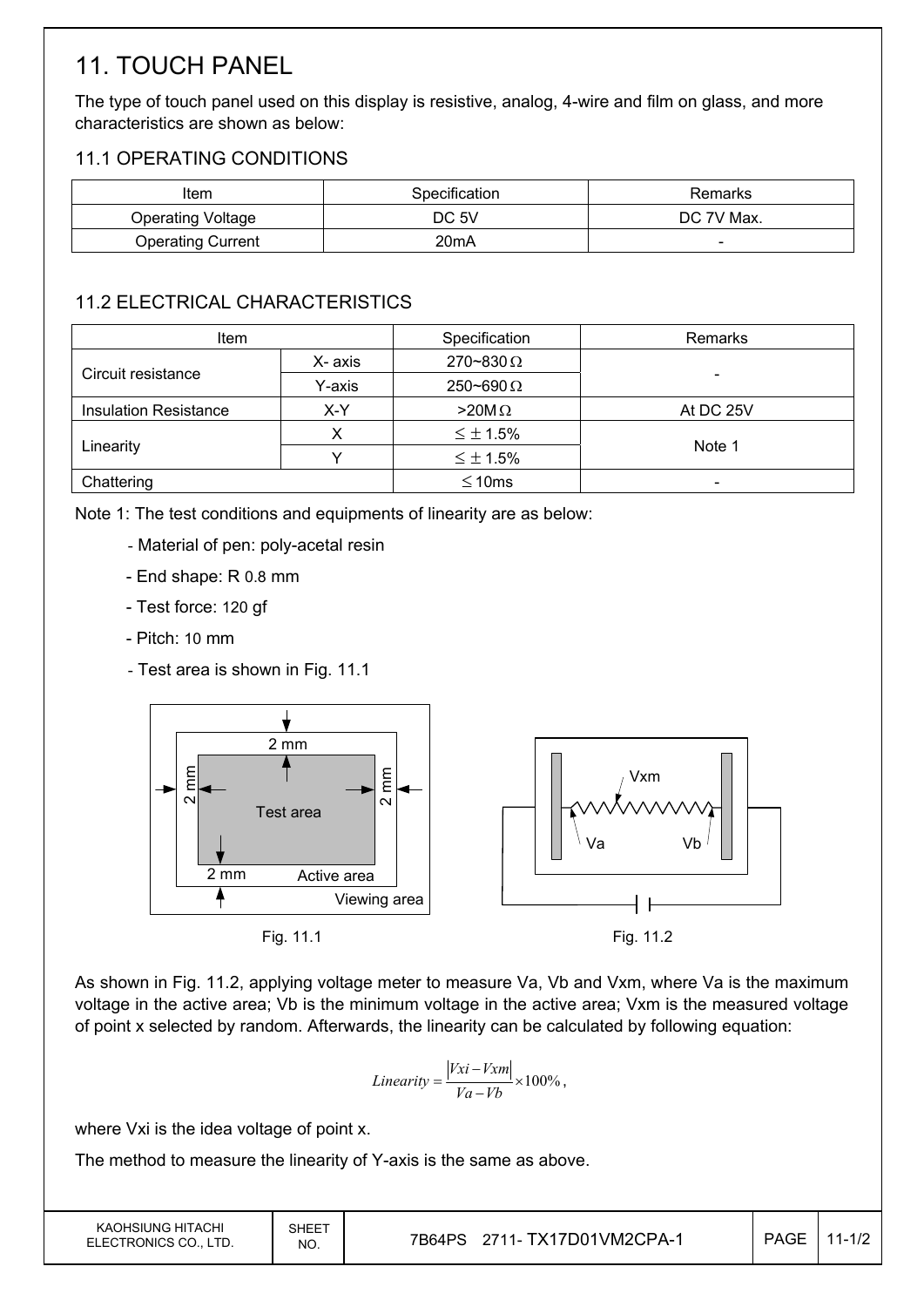## 11.3 MECHANICAL CHARACTERISTICS

| Item             |        | Specification    | Remarks            |
|------------------|--------|------------------|--------------------|
|                  | Finger | $20gf \sim 80gf$ | End shape: R8.0 mm |
| Activation force | Pen    | $20gf \sim 80gf$ | End shape: R0.8 mm |
| Surface Hardness |        | ЗH               | <b>JIS K 5400</b>  |

## 11.4 OPTICAL CHARACTERISTICS

| Item                               | .   | ™lai N⊾                  |
|------------------------------------|-----|--------------------------|
| ronom<br>********<br>ance<br>. a r | 80% | $\overline{\phantom{a}}$ |

## 11.5 SAFETY AND ATTENTIONS

- 1) Do not put heavy shock or stress on the touch panel.
- 2) Please use soft cloth or absorbent cotton with ethanol to clean the touch panel by gently wiping. Moreover, please wipe it by horizontal or vertical direction instead of circling to prevent leaving scars on the touch panel's surface.
- 3) Do not use any harmful chemicals such as acetone, toluene, and isopropyl alcohol to clean the display's surface.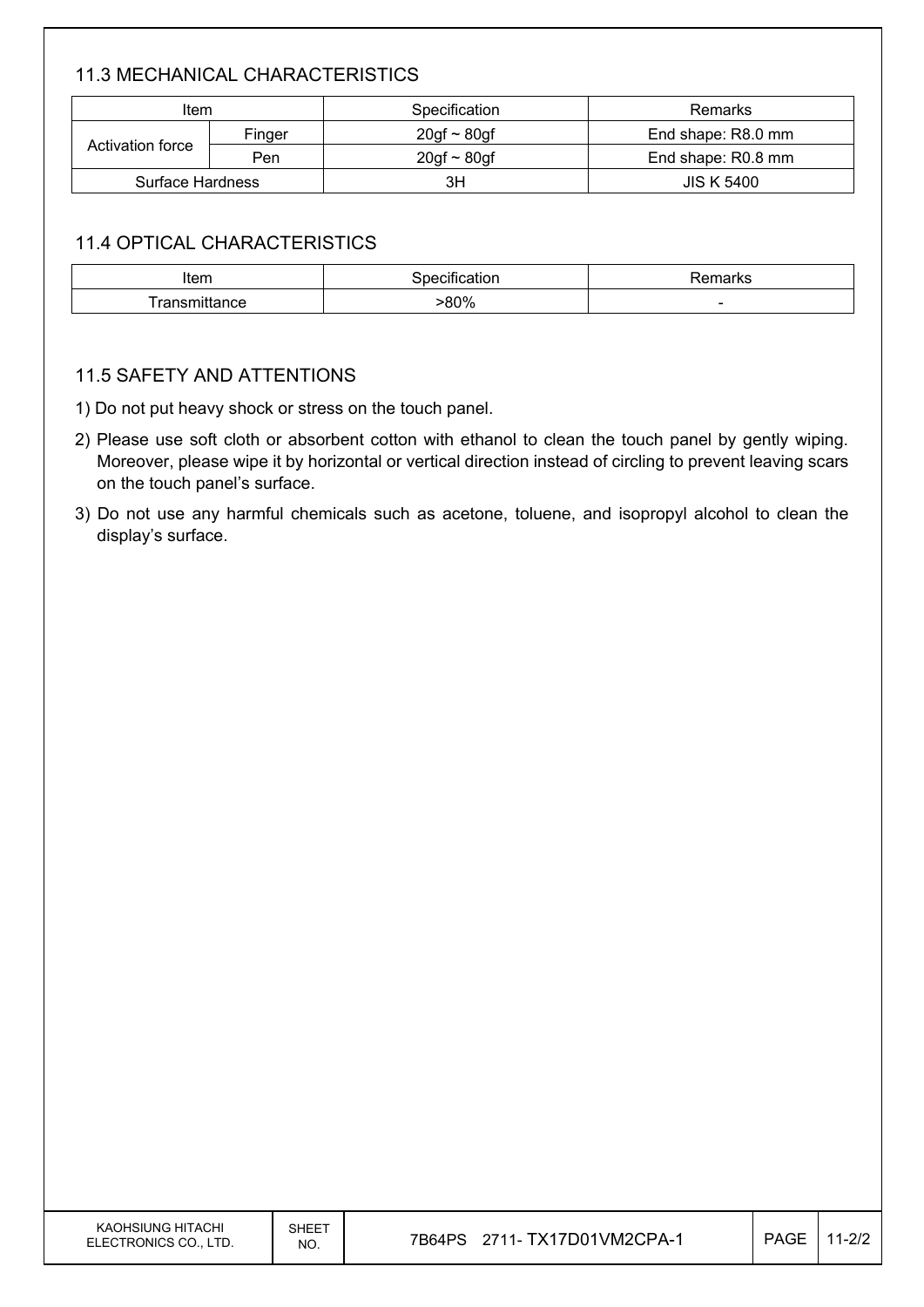# 12. APPEARANCE STANDARD

The appearance inspection is performed in a dark room around 500~1000 lx based on the conditions as below:

- The distance between inspector's eyes and display is 30 cm.
- The viewing zone is defined with angle  $\theta$  shown in Fig. 12.1 The inspection should be performed within  $45^\circ$  when display is shut down. The inspection should be performed within  $5^\circ$  when display is power on.



Fig. 12.1

## 12.1 THE DEFINITION OF LCD ZONE

LCD panel is divided into 3 areas as shown in Fig.12.2 for appearance specification in next section. A zone is the LCD active area (dot area); B zone is the area, which extended 1 mm out from LCD active area; C zone is the area between B zone and metal frame.

In terms of housing design, B zone is the recommended window area customers' housing should be located in.



Fig. 12.2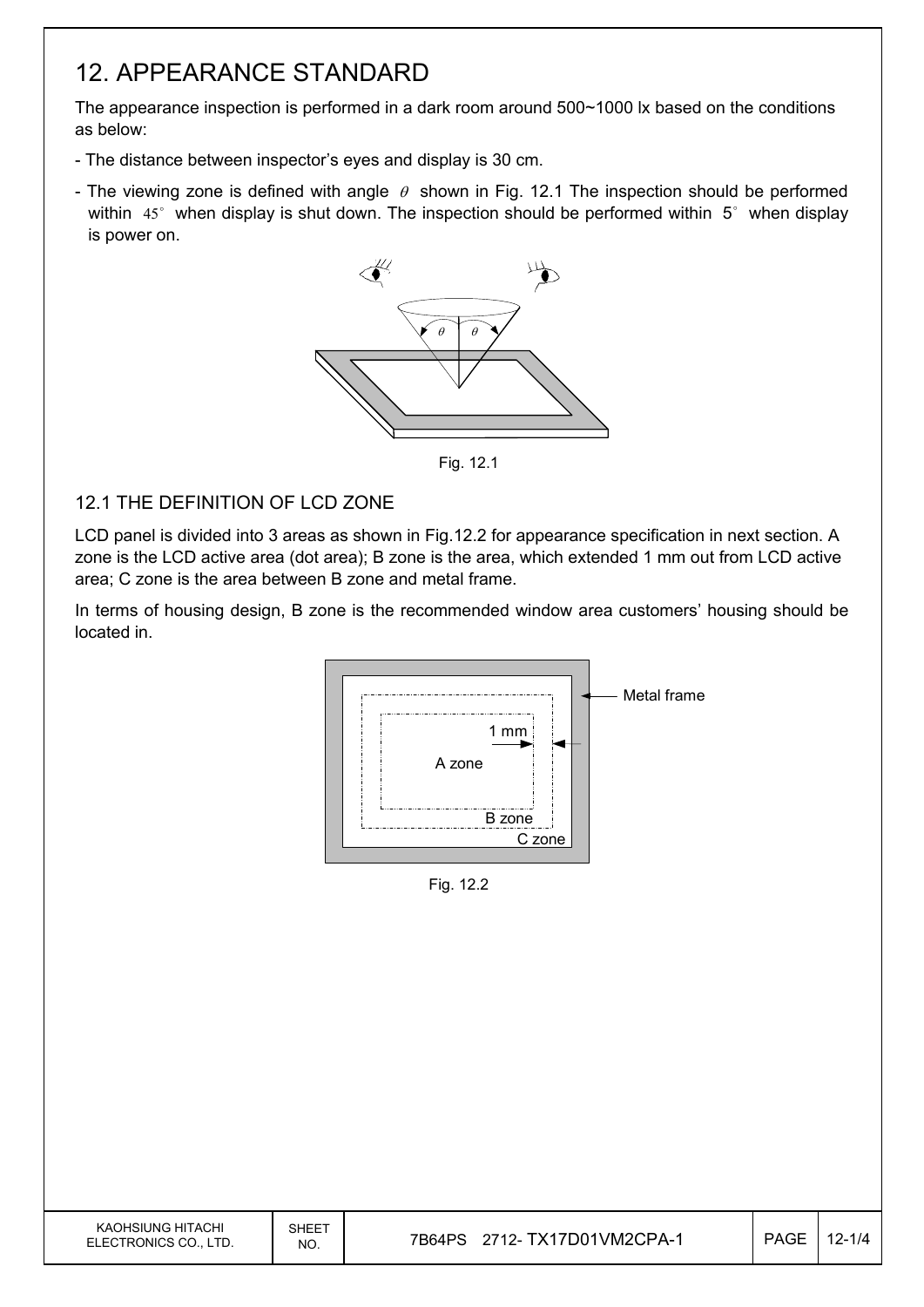## 12.2 LCD APPEARANCE SPECIFICATION

The specification as below is defined as the amount of unexpected phenomenon or material in different zones of LCD panel. The definitions of length, width and average diameter using in the table are shown in Fig. 12.3 and Fig. 12.4.

| Item                  |                        | Applied zone |                                       |                            |                |                |      |  |
|-----------------------|------------------------|--------------|---------------------------------------|----------------------------|----------------|----------------|------|--|
|                       | Length (mm)            |              | Width (mm)                            | Maximum number             |                | Minimum space  |      |  |
|                       | Ignored                |              | $W \le 0.02$                          | Ignored                    |                |                |      |  |
| <b>Scratches</b>      | $L \leq 40$            |              | $0.02\!<\!W\!\leq\!0.04$              | 10                         |                | $\blacksquare$ | A, B |  |
|                       | $L \leq 20$            |              | $W \le 0.04$<br>10                    |                            |                | $\blacksquare$ |      |  |
| Dent                  |                        |              |                                       | Serious one is not allowed |                |                | A    |  |
| Wrinkles in polarizer |                        |              |                                       | Serious one is not allowed |                |                | A    |  |
|                       | Average diameter (mm)  |              |                                       |                            | Maximum number |                |      |  |
|                       | $D \leq 0.3$           |              |                                       |                            | Ignored        |                |      |  |
| Bubbles on polarizer  | $0.3\!<\!D\!\leq\!0.5$ |              |                                       |                            | 12             |                | A    |  |
|                       | 0.5 < D                |              |                                       |                            | 3              |                |      |  |
|                       |                        |              |                                       | Filamentous (Line shape)   |                |                |      |  |
|                       | Length (mm)            |              |                                       | Width (mm)                 |                | Maximum number |      |  |
|                       | $L \leq 2.0$           |              |                                       | $W \le 0.03$               | Ignored        |                | A, B |  |
|                       | $L \le 3.0$            |              | $0.03\!<\!W\!\leq\!0.05$              |                            | 10             |                |      |  |
|                       | $L \leq 2.5$           |              |                                       | $0.05\!<\!W\!\leq\!0.1$    |                | 1              |      |  |
| 1) Stains             |                        |              |                                       | Round (Dot shape)          |                |                |      |  |
| 2) Foreign Materials  | Average diameter (mm)  |              |                                       | Maximum number             |                | Minimum Space  |      |  |
| 3) Dark Spot          | D < 0.2                |              | Ignored                               |                            |                |                |      |  |
|                       | $0.2 \le D < 0.3$      |              |                                       | 10                         |                | 10 mm          | A, B |  |
|                       | $0.3 \leq D \leq 0.4$  |              |                                       | 5                          |                | 30 mm          |      |  |
|                       | $0.4 \leq D$           |              |                                       | None                       |                |                |      |  |
|                       | In total               |              |                                       |                            |                |                |      |  |
|                       |                        |              | Those wiped out easily are acceptable |                            |                |                |      |  |
|                       |                        |              |                                       | <b>Type</b>                |                | Maximum number |      |  |
|                       |                        |              |                                       | 1 dot                      |                | 4              |      |  |
|                       | Bright dot-defect      |              |                                       | 2 adjacent dot             |                | $\overline{1}$ |      |  |
|                       |                        |              |                                       | 3 adjacent dot or above    |                | Not allowed    |      |  |
| Dot-Defect            |                        |              |                                       | In total                   |                | 5              | Α    |  |
| (Note 1)              |                        |              |                                       | 1 dot                      | 5              |                |      |  |
|                       | Dark dot-defect        |              |                                       | 2 adjacent dot             | $\overline{2}$ |                |      |  |
|                       |                        |              |                                       | 3 adjacent dot or above    | Not allowed    |                |      |  |
|                       |                        |              |                                       | In total                   | 5              |                |      |  |
|                       |                        | In total     |                                       |                            | 10             |                |      |  |



KAOHSIUNG HITACHI ELECTRONICS CO., LTD.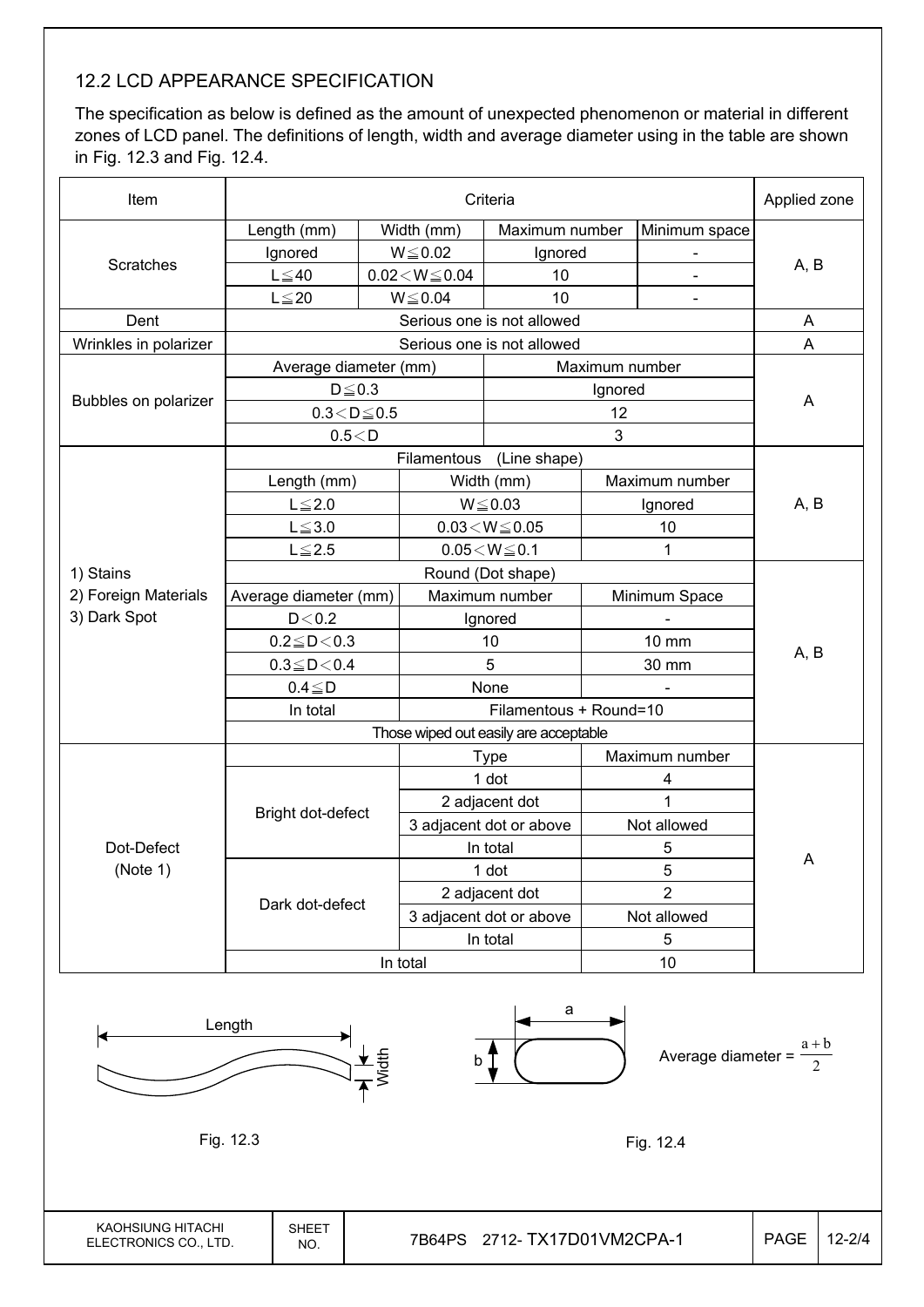Note 1: The definitions of dot defect are as below:

- The defect area of the dot must be bigger than half of a dot.
- For bright dot-defect, showing black pattern, the dot's brightness must be over 30% brighter than others.
- For dark dot-defect, showing white pattern, the dot's brightness must be under 70% darker than others.
- The definition of 1-dot-defect is the defect-dot, which is isolated and no adjacent defect-dot.
- The definition of adjacent dot is shown as Fig. 12.5.



The dots colored gray are adjacent to defect-dot A.

Fig. 12.5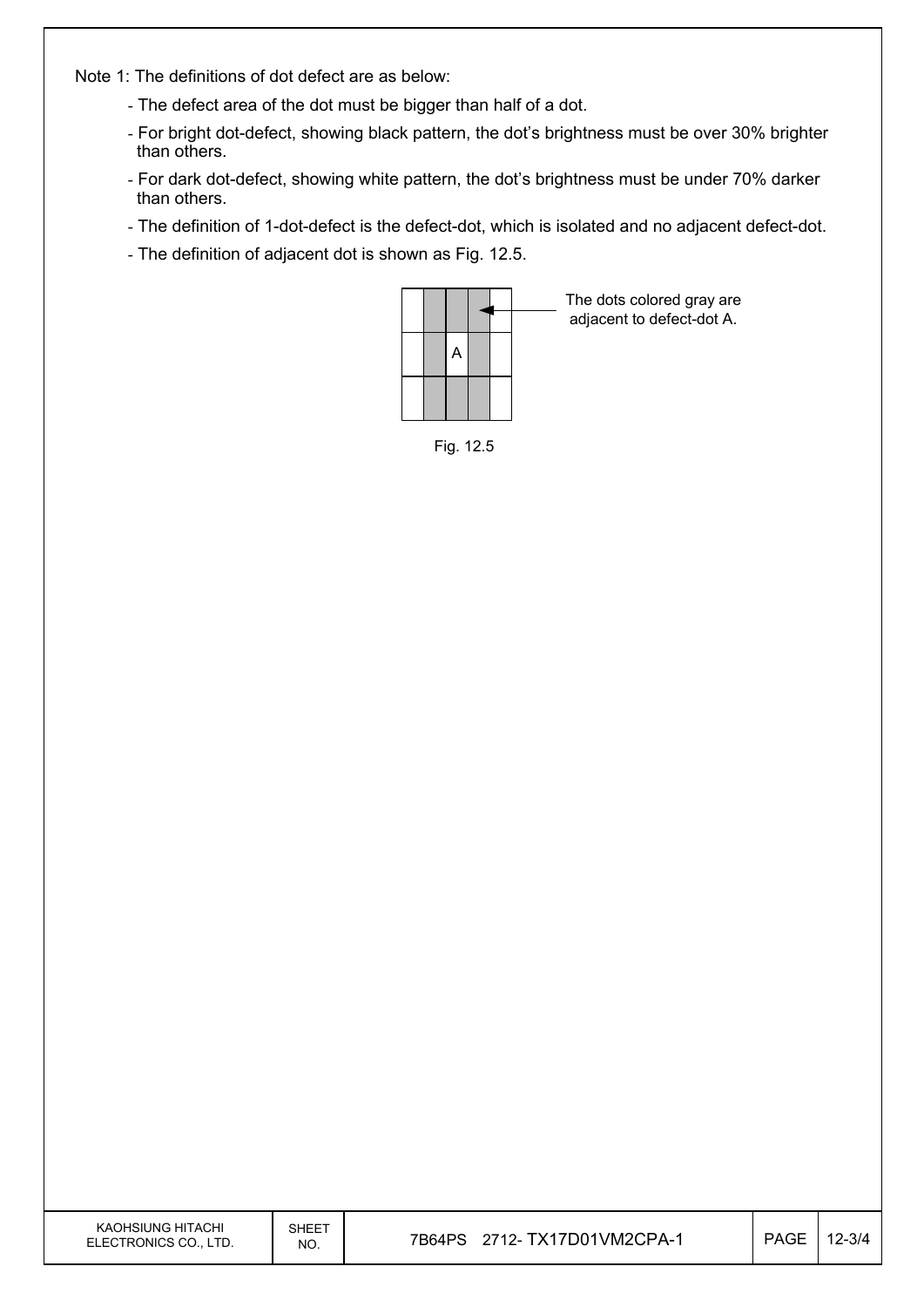## 12.3 TOUCH PANEL APPEARANCE SPECIFICATION

The specification as below is defined by the amount of unexpected material in different zones of touch panel.

| Item                     |                       |                   | Criteria              |                 | Applied zone |  |
|--------------------------|-----------------------|-------------------|-----------------------|-----------------|--------------|--|
|                          | Width (mm)            |                   | Length (mm)           | Maximum number  |              |  |
| <b>Scratches</b>         | W > 0.1               |                   | $L \geq 10$           | Not allowed     | A, B         |  |
|                          | $0.10 > W \ge 0.05$   |                   | $L<$ 10               | 4 pcs max.      |              |  |
|                          | $0.05 \geq W$         |                   | $L<$ 10               | Ignored         |              |  |
|                          |                       | Filamentous       | (Line shape)          |                 |              |  |
|                          | Width (mm)            | Length (mm)       |                       | Maximum number  |              |  |
|                          | W > 0.10              |                   |                       | Dust (circular) | A, B         |  |
|                          | $0.10 \ge W > 0.05$   | 3< L              |                       | Not allowed     |              |  |
| <b>Foreign Materials</b> | $0.05 \geq W$         |                   | $L \leq 3$<br>Ignored |                 |              |  |
|                          |                       | Round (Dot shape) |                       |                 |              |  |
|                          | Average diameter (mm) |                   |                       | Maximum number  | A, B         |  |
|                          | D > 0.3               |                   |                       | Not allowed     |              |  |
|                          | $0.3 \ge D > 0.2$     |                   |                       | 3 pcs max.      | B            |  |
|                          | $D \leq 0.2$          |                   |                       | Ignored         | A, B         |  |

The limitation of glass flaw occurred on touch panel is defined in the table as below.

| Item             | Specifications |                                                          |
|------------------|----------------|----------------------------------------------------------|
| Edge flaw        |                | $X \leq 5.0$ mm<br>$Y \leq 1.0$ mm<br>$Z \leq$ Thickness |
| Corner flaw      | Ζ              | $X \leq 3.0$ mm<br>$Y \leq 3.0$ mm<br>$Z \leq$ Thickness |
| Progressive flaw |                | Not allowed                                              |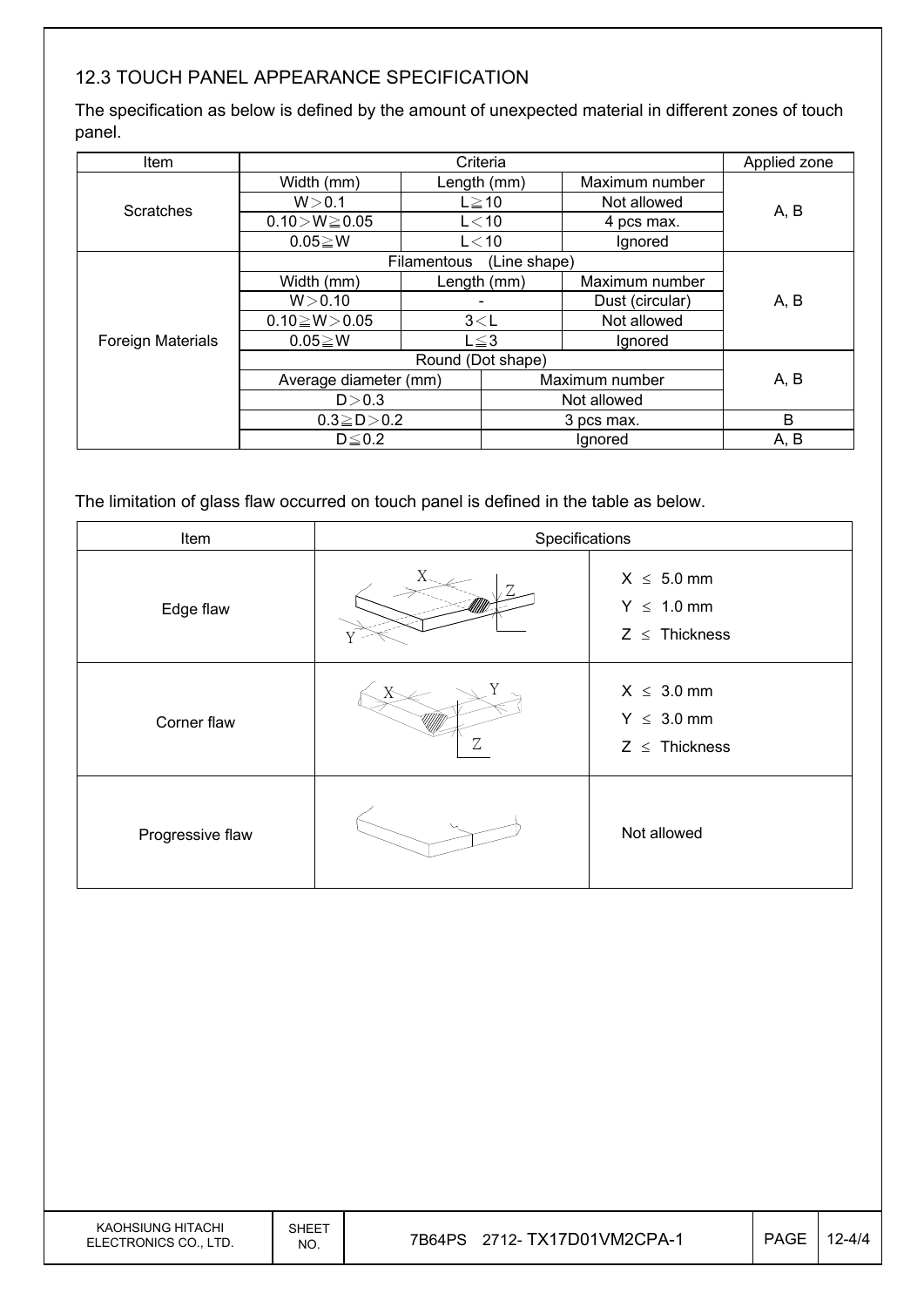# 13. PRECAUTIONS

# 13.1 PRECAUTIONS of TOUCH PANEL

- 1) Please refer to Fig. 13.1 for housing the display with touch panel into applications. The Fig. 13.1 shows some points as below:
- The cushion needs to be designed between housing and touch panel in order to avoid unexpected pressure to cause any wrong reactions, and the cushion should be located in the cushion area.
- The housing should not cover the active area of touch panel as the figure shown.



Fig. 13.1

- 13.2 PRECAUTIONS of ESD
- 1) Before handling the display, please ensure your body has been connected to ground to avoid any damages by ESD. Also, do not touch display's interface directly when assembling.
- 2) Please remove the protection film very slowly before turning on the display to avoid generating ESD.

## 13.3 PRECAUTIONS of HANDLING

- 1) In order to keep the appearance of display in good condition, please do not rub any surfaces of the displays by using sharp tools harder than 3H, especially touch panel, metal frame and polarizer.
- 2) Please do not stack the displays as this may damage the surface. In order to avoid any injuries, please avoid touching the edge of the glass or metal frame and wore gloves during handling.
- 3) Touching the polarizer or terminal pins with bare hand should be avoided to prevent staining and poor electrical contact.
- 4) Do not use any harmful chemicals such as acetone, toluene, and isopropyl alcohol to clean display's surfaces.
- 5) Please use soft cloth or absorbent cotton with ethanol to clean the display by gently wiping. Moreover, when wiping the display, please wipe it by horizontal or vertical direction instead of circling to prevent leaving scars on the display's surface, especially polarizer.
- 6) Please wipe any unknown liquids immediately such as saliva, water or dew on the display to avoid color fading or any permanent damages.
- 7) Maximum pressure to the surface of the display must be less than  $1.96 \times 10^4$  Pa. If the area of applied pressure is less than  $1 \text{ cm}^2$ , the maximum pressure must be less than 1.96N.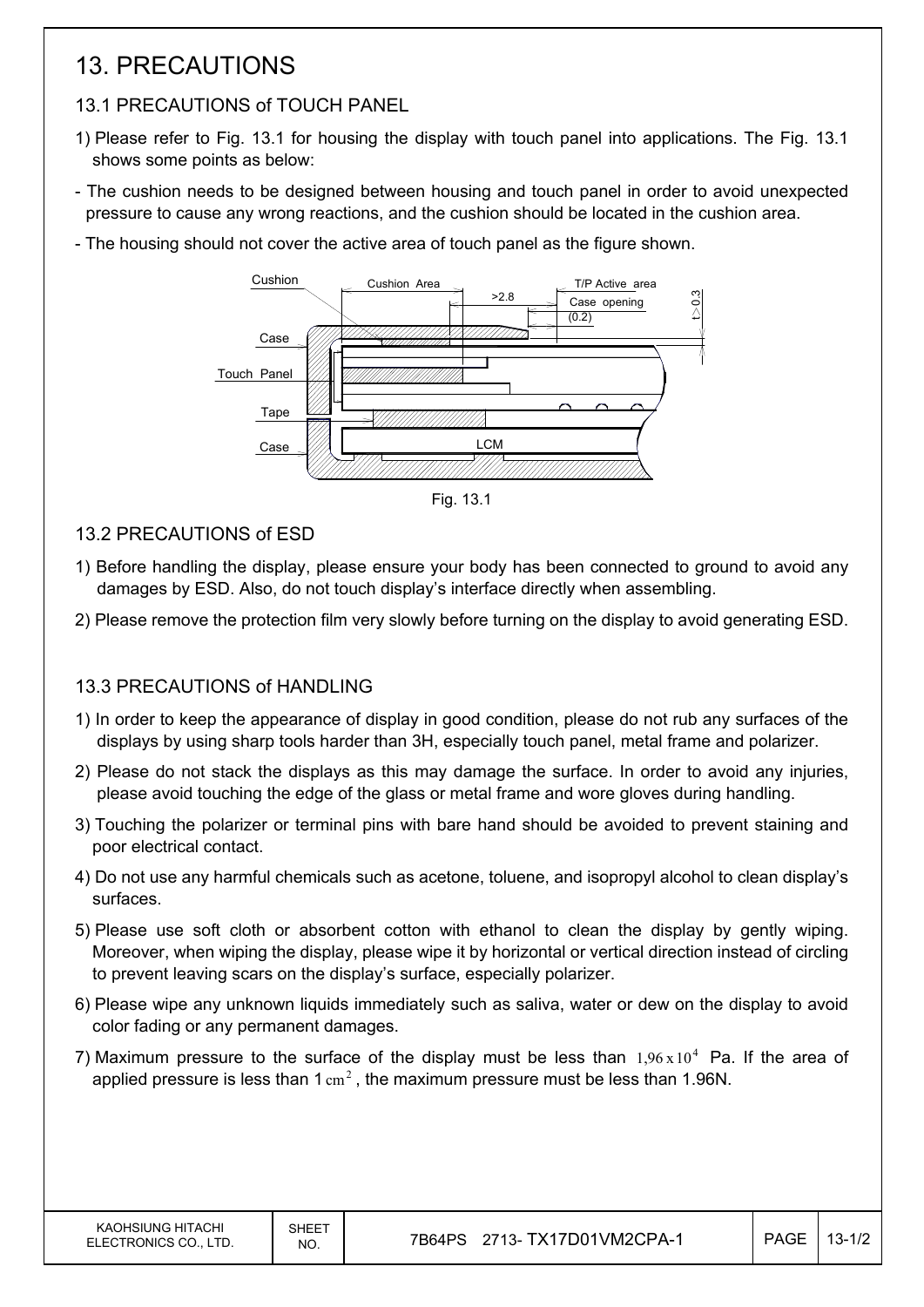#### 13.4 PRECAUTIONS OF OPERATING

- 1) Please input signals and voltages to the displays according to the values defined in the section of electrical characteristics to obtain the best performance. Any voltages over than absolute maximum rating will cause permanent damages to this display. Also, any timing of the signals out of this specification would cause unexpected performance.
- 2) When the display is operating at significant low temperature, the response time will be slower than it at 25  $\mathrm{C}^{\circ}$ . In high temperature, the color will be slightly dark and blue compared to original pattern. However, these are temperature-related phenomenon of LCD and it will not cause permanent damages to the display when used within the operating temperature.
- 3) The use of screen saver or sleep mode is recommended when static images are likely for long periods of time. This is to avoid the possibility of image sticking.
- 4) Spike noise can cause malfunction of the circuit. The recommended limitation of spike noise is no bigger than  $\pm$  100 mV.

#### 13.5 PRECAUTIONS of STORAGE

If the displays are going to be stored for years, please be aware the following notices.

- 1) Please store the displays in a dark room to avoid any damages from sunlight and other sources of UV light.
- 2) The recommended long term storage temperature is between 10  $C^{\circ}$  ~35  $C^{\circ}$  and 55%~75% humidity to avoid causing bubbles between polarizer and LCD glasses, and polarizer peeling from LCD glasses.
- 3) It would be better to keep the displays in the container, which is shipped from Hitachi, and do not unpack it.
- 4) Please do not stick any labels on the display surface for a long time, especially on the polarizer.